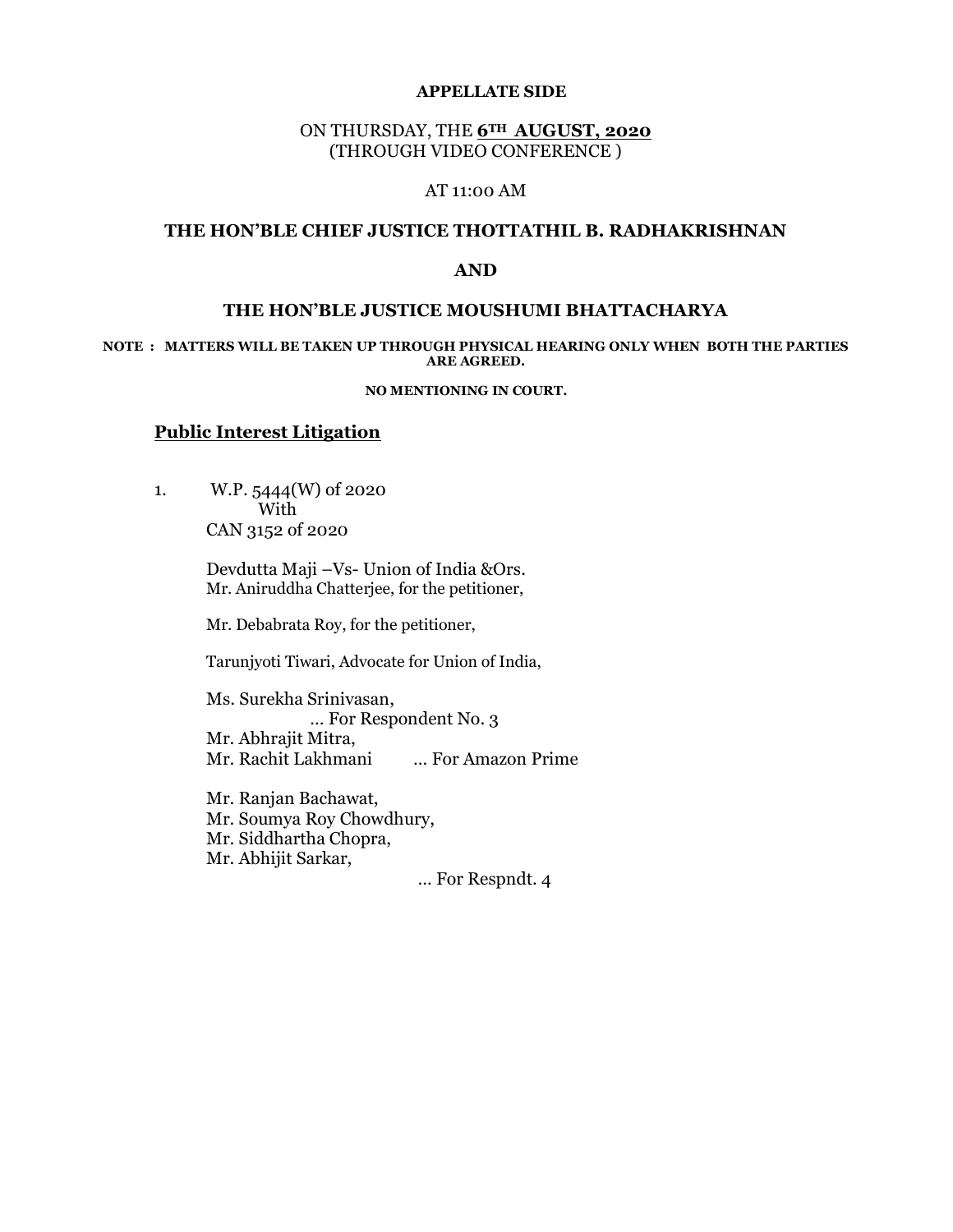2. W.P. 5344 (W) of 2020

Priyanka Tibrewal vs. Union of India & ors.

Priyanka Tibrewal, Petitioner in Person

Rajashree Kundalia, Advocate for Union of India

Learned Advocate General

With

 W.P. 5415(W) of 2020 Saptarshi Chowdhury -Vs- The Union of India &Ors.

Mr. Tarunjyoti Tewari, for the petitioner

Learned Advocate General

Rajashree Kundalia, Advocate for Union of India

With

 W.P. 5414(W) of 2020 With C.A.N 3115 of 2020

 Snehasis Mondal & Anr. -Vs- The State of West Bengal & Ors. Mr. Aniruddha Chatterjee, for the petitioner,

Mr. Debabrata Roy, for the petitioner,

 Learned Advocate General, For the State Rajashree Kundalia, Advocate for Union of India Mr. Prasun Mukherjee, for Respondent No. 7

# 3. W.P. 5548(W) of 2020

.

Jagannath Sarkar –Vs- State of West Bengal

| Mr. Sukanta Chakraborty |                                |
|-------------------------|--------------------------------|
| Mr. Anindya Halder,     | For the Petitioner             |
| Ms. Arundhati Banerjee, |                                |
|                         | For Respondent No. 10          |
| Mr. Neil Basu,          |                                |
|                         | For Respondent Nos. 12 $\&$ 13 |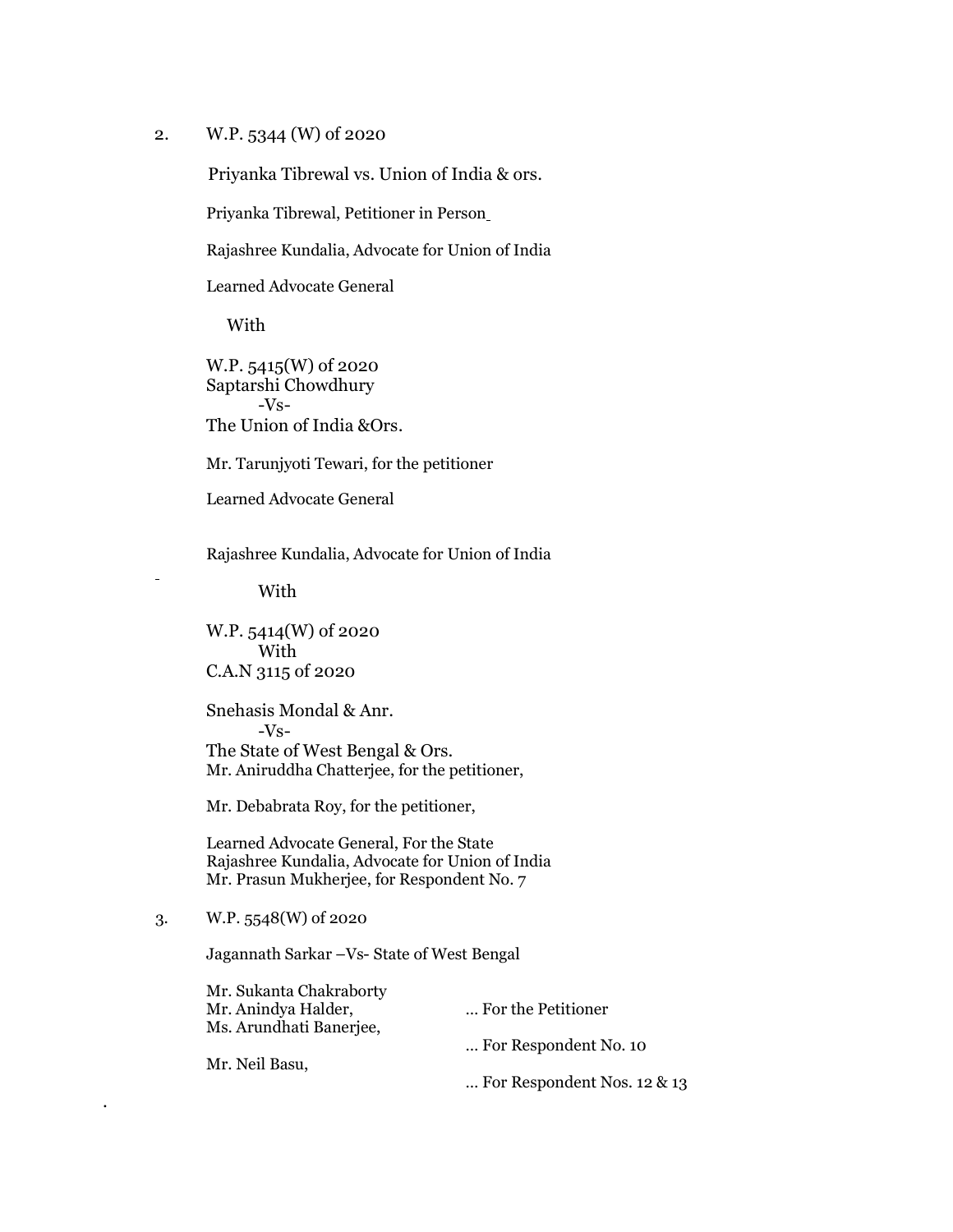4. W.P. 5379(W) of 2020 With CAN 3064 of 2020 Democratic Youth Federation of India & Ors. -Vs- The State of West Bengal & Ors. Bikash Ranjan Bhattacharya, Sr. Counsel Samim Ahammed, Advocate … For the Petitioners Learned Advocate General Vipul Kundalia, Rajashree Kundalia, Advocate for Union of India 5. W.P. 5418(W) of 2020 With CAN 3150 of 2020 Centre for Indian Trade Unions (CITU) & anr Vs. The State of West Bengal &ors. Bikash Ranjan Bhattacharya, Sr. Counsel, Samim Ahammed, Advocate … For the Petitioners For addition of party application: Saloni Bhattacharya, Learned Advocate General Rajashree Kundalia, Advocate for Union of India 6. W.P. 6085(W) of 2020 Manoj Paul & Anr. –Vs- U.T, Admin of A&N Islands & Ors.

 With W.P. 6162(W) of 2020 Manoj Paul & Anr. –Vs- U.T, Admin of A&N Islands & Ors. Manoj Paul, petitioner in person Neha Biji, petitioner in person Mr. Krishna Rao, For the A&N Administration.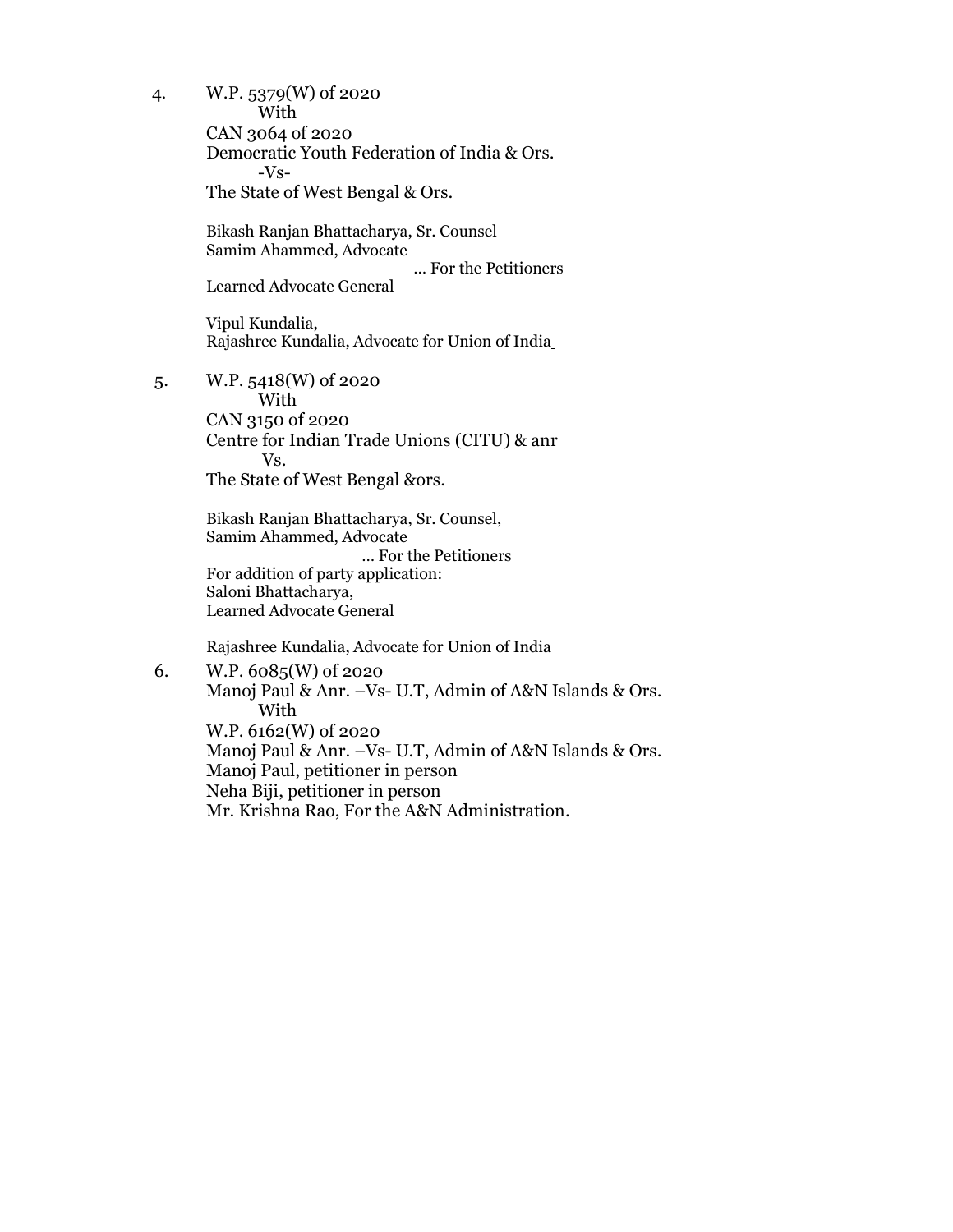# APPELLATE SIDE ON THURSDAY, THE 6TH AUGUST, 2020 COURT NO. 13 (VIA VIDEO CONFERENCE) AT 11.00 A.M.

# HON'BLE JUSTICE SANJIB BANERJEE AND HON'BLE JUSTICE ANIRUDDHA ROY

#### NOTE : MATTERS WILL BE TAKEN UP THROUGH PHYSICAL HEARING ONLY WHEN BOTH THE PARTIES ARE AGREED.

 MOTION ------

| WP 5390W/2020 | SHARAD KUMAR SINGH Vs      |  |  |
|---------------|----------------------------|--|--|
| CAN 4060/2020 | STATE OF WEST BENGAL & ANR |  |  |
| CAN 4061/2020 |                            |  |  |

WITH

 CAN 3114/2020 WP 5412W/2020 VIKASH SINGH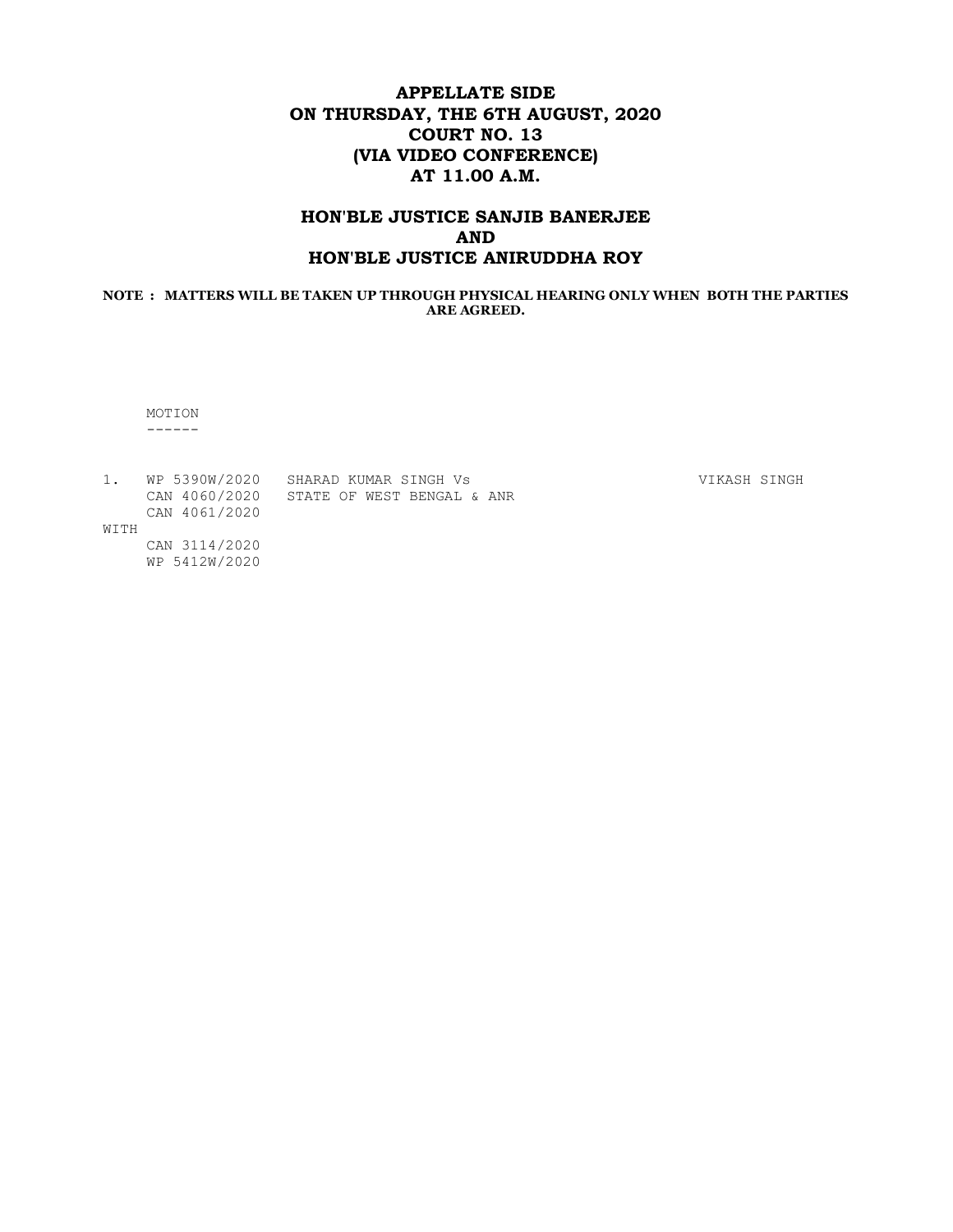# APPELLATE SIDE ON THURSDAY, THE 6TH AUGUST, 2020 COURT NO. 8 (VIA VIDEO CONFERENCE)

#### 11:00 A.M. TO 1.00 P.M.

# HON'BLE JUSTICE I. P. MUKERJI AND HON'BLE JUSTICE SUVRA GHOSH

#### NOTE : MATTERS WILL BE TAKEN UP THROUGH PHYSICAL HEARING ONLY WHEN BOTH THE PARTIES ARE AGREED.

NOTE: CIVIL APPLICATIONS – ITEM NOS. 48 TO 52 SHALL BE TAKEN UP AT 12:30 P.M.

 APPLICATION FOR BAIL --------------------

| $1$ . |                           | CRM 5155/2020 AMIRUL SK@RAMJAN Vs<br>CRAN 3440/2020 STATE OF WEST BENGAL                                                     | MUJIBAR ALI NASKAR     |
|-------|---------------------------|------------------------------------------------------------------------------------------------------------------------------|------------------------|
| 2.    |                           | CRM 5157/2020 ARUN SARKAR & ANR Vs<br>CRAN 3442/2020 STATE OF WEST BENGAL                                                    | ANGHSHUMAN CHAKRABORTY |
| 3.    |                           | CRM 5161/2020 SK SAFIKUL ISLAM & ORS Vs PINTU KARAR<br>CRAN 3446/2020 STATE OF WEST BENGAL                                   |                        |
| 4.    |                           | CRM 5163/2020 SK. MOMIN @ MOMIN SEIKH@ MONIN JULMAT SK. SAHJAHAN ALI<br>CRAN 3448/2020 SEIKH@SK.KAKA Vs STATE OF WEST BENGAL |                        |
| 5.    |                           | CRM 5167/2020 RAJU DAS @ POTOL Vs<br>CRAN 3450/2020 STATE OF WEST BENGAL                                                     | HUSEN MUSTAFI          |
| 6.    | CRM 5177/2020 AMIR ALI Vs | HUSEN MUSTAFI<br>CRAN 3460/2020 STATE OF WEST BENGAL                                                                         |                        |
| 7.    |                           | SK SAHJAHAN ALI<br>CRM 5179/2020 BISWANATH KARAN Vs<br>CRAN 3464/2020 STATE OF WEST BENGAL                                   |                        |
| 8.    |                           | CRM 5181/2020 ASEDULLA@OBAIDULLA SK @DULLA Vs SAGAR SAHA<br>CRAN 3466/2020 STATE OF WEST BENGAL                              |                        |
| 9.    |                           | CRM 5189/2020 MUSKAN BIBI Vs<br>CRAN 3473/2020 STATE OF WEST BENGAL                                                          | DEBASIS KAR            |
|       |                           | 10. CRM 5197/2020 BISHA BARAI @ BISWANATH BARAI Vs SK SAHJAHAN ALI<br>CRAN 3481/2020 STATE OF WEST BENGAL                    |                        |
|       |                           | ARNAB CHATTERJEE<br>11. CRM 5215/2020 RAJIB HOSSAIN Vs<br>STATE OF WEST BENGAL                                               |                        |
|       |                           | 12. CRM 5217/2020 FARUK MIDDYA @ FARUK MIDDEY Vs ARNAB CHATTERJEE<br>CRAN 3506/2020 STATE OF WEST BENGAL                     |                        |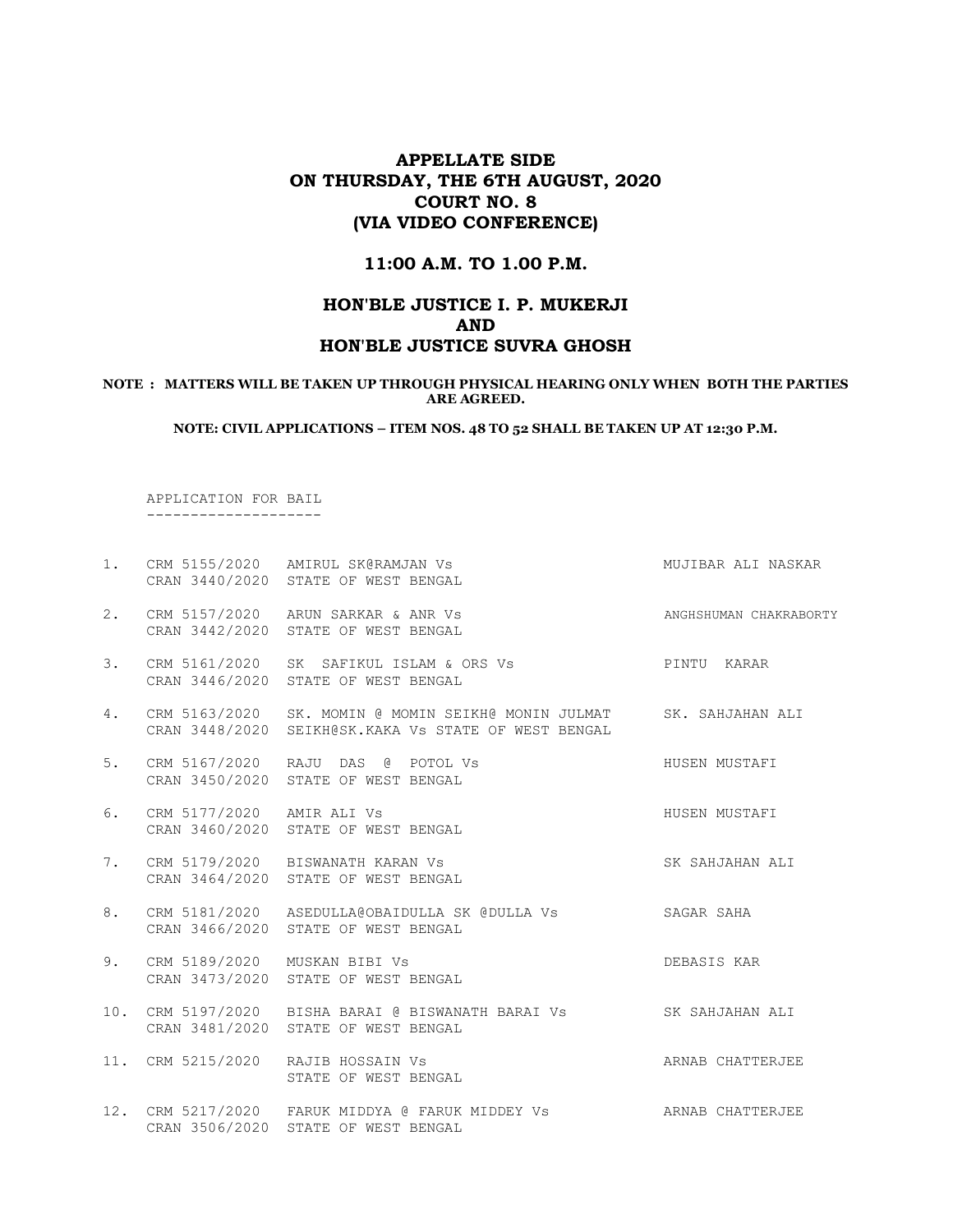- 13. CRM 5219/2020 BIDHAN HALDAR & ORS Vs ANAND KESHARI CRAN 3508/2020 STATE OF WEST BENGAL
- 14. CRM 5221/2020 MASIDUL KHAN @ BAGHA @ MASUDUL KHAN Vs ANISUR RAHAMAN CRAN 3510/2020 STATE OF WEST BENGAL
- 15. CRM 4993/2020 SIRAJUL MOLLA Vs ARNAB SAHA CRAN 3229/2020 STATE OF WEST BENGAL
- 16. CRM 4445/2020 JOJAN LEPCHA Vs **RAJESH KUMAR SHARMA** STATE OF WEST BENGAL
- 17. CRM 5101/2020 CHAKRADHARI YADAV @ KARAN LALBAHADUR SOUMA SUBHRA RAY CRAN 3373/2020 YADAV @ LALBUHARI YADAV Vs STATE OF WEST BENGAL
- 18. CRM 5141/2020 HARWINDAR SINGH & ANR. Vs JAYDEEP KANTA BHOWMIK CRAN 3424/2020 STATE OF WEST BENGAL & ORS.

 APPLICATION FOR ANTICIPATORY BAIL ---------------------------------

- 19. CRM 5159/2020 BAHADUR SK@BAHADUL SK Vs SANDIP CHAKRABORTY CRAN 3443/2020 STATE OF WEST BENGAL
- 20. CRM 5165/2020 BIRAJ SK & ORS Vs ARINDAM ROY STATE OF WEST BENGAL
- 21. CRM 5169/2020 CHHABI RUIDAS & ORS Vs MADHUMITA BASAK CRAN 3455/2020 STATE OF WEST BENGAL
- 22. CRM 5171/2020 SWAPNA MUKHERJEE Vs ARNAL CHATTERJI CRAN 3458/2020 STATE OF WEST BENGAL
- 23. CRM 5173/2020 ROMEN GHOSH @ RAMKRISHNA GHOSH Vs ARINDAM ROY STATE OF WEST BENGAL
- 24. CRM 5175/2020 ROMEN GHOSH @ RAMKRISHNA GHOSH Vs ARINDAM ROY STATE OF WEST BENGAL
- 25. CRM 5183/2020 MD ASLAM Vs ABHISHEK DUTT STATE OF WEST BENGAL
- 26. CRM 5185/2020 LIYAKAT ALI KHAN & ORS Vs SARYATI DUTTA CRAN 3470/2020 STATE OF WEST BENGAL
- 27. CRM 5187/2020 RAM GOBINDA MUKHERJEE Vs MUJIBAR ALI NASKAR CRAN 3475/2020 STATE OF WEST BENGAL
- 28. CRM 5191/2020 ANIMESH BISWAS Vs DEBARSHI BRAHMA CRAN 3477/2020 STATE OF WEST BENGAL
- 29. CRM 5193/2020 ANUKUL JANA Vs MUJIBAR ALI NASKAR CRAN 3478/2020 STATE OF WEST BENGAL
- 30. CRM 5195/2020 MD AHASAN HABIB Vs SAIBAL KRISHNA DASGUPTA CRAN 3479/2020 STATE OF WEST BENGAL
- 31. CRM 5201/2020 RANGMALA BISWAS MONDAL & ORS Vs KARABI ROY CRAN 3486/2020 STATE OF WEST BENGAL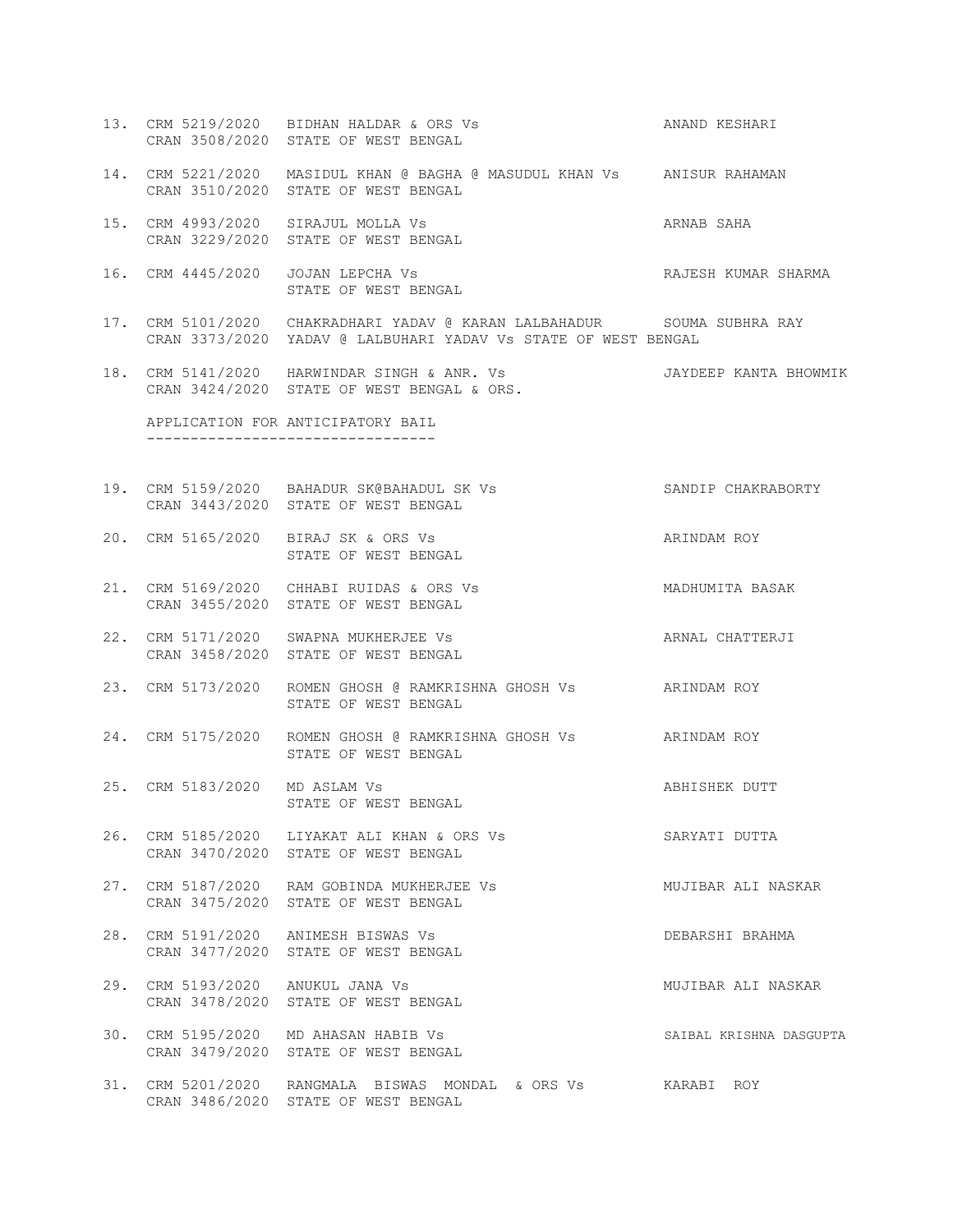|                                              | 32. CRM 5203/2020 RAHUL HAZRA & ANR Vs<br>STATE OF WEST BENGAL                    | ARINDAM ROY           |
|----------------------------------------------|-----------------------------------------------------------------------------------|-----------------------|
|                                              | 33. CRM 5205/2020 BIRAJ SK & ORS Vs<br>STATE OF WEST BENGAL                       | ARINDAM ROY           |
|                                              | 34. CRM 5207/2020 SUDIPTA MONDAL & ANR Vs<br>CRAN 3493/2020 STATE OF WEST BENGAL  | SOUMYAJIT CHATTERJEE  |
|                                              | 35. CRM 5209/2020 DIPANKAR GHOSAL & ANR Vs<br>CRAN 3498/2020 STATE OF WEST BENGAL | MRITYUNJOY CHATTERJEE |
|                                              | 36. CRM 5211/2020 UTTAM MONDAL & ORS Vs<br>CRAN 3500/2020 STATE OF WEST BENGAL    | SURAJIT BASU          |
|                                              | 37. CRM 5213/2020 RAKESH BHALOTIA Vs<br>CRAN 3502/2020 STATE OF WEST BENGAL       | PRIYANKA BASU MALLICK |
|                                              | 38. CRM 5223/2020 SAKIR SK @ SAKIRUL SK Vs<br>CRAN 3512/2020 STATE OF WEST BENGAL | ANISUR RAHAMAN        |
|                                              | 39. CRM 5199/2020 RAHUL HAZRA & ANR Vs<br>STATE OF WEST BENGAL                    | ARINDAM ROY           |
|                                              | 40. CRM 4231/2020 ANIRBAN CHATTOPADHYAY Vs<br>CRAN 2422/2020 STATE OF WEST BENGAL | ARUNABHA DEB          |
|                                              | 41. CRM 5121/2020 GOPAL CHANDRA ROY Vs<br>STATE OF WEST BENGAL                    | ANIRBAN BANERJEE      |
|                                              | 42. CRM 5127/2020 BIKASH DEBNATH Vs<br>CRAN 3413/2020 STATE OF WEST BENGAL & ORS. | ARIJIT GHOSH          |
|                                              | 43. CRM 5129/2020 PRADEEP @ PRADIP DEBNATH Vs<br>STATE OF WEST BENGAL & ORS.      | JEENIA RUDRA          |
| CANCELLATION OF BAIL<br>-------------------- |                                                                                   |                       |
|                                              | 44. CRM 4893/2020 STATE OF WEST BENGAL Vs<br>BISWAJIT GOPE                        | ANWAR HOSSAIN         |
| 45. CRM 5089/2020 SABNAM ARA Vs              | CRAN 3359/2020 STATE OF WEST BENGAL & ORS                                         | PUJA GOSWAMI          |

 BAIL IN CONNECTION WITH APPEAL ------------------------------

46. CRA 425/2019 RAKESH KUMAR SINGH Vs SAIBAL K DASGUPTA CRAN 3760/2019 STATE OF WEST BENGAL HABEAS CORPUS -------------

47. WP 5763W/2020 KAUSHIK ADHIKARY IN RE UTP 3703/WO & 3704/WO Vs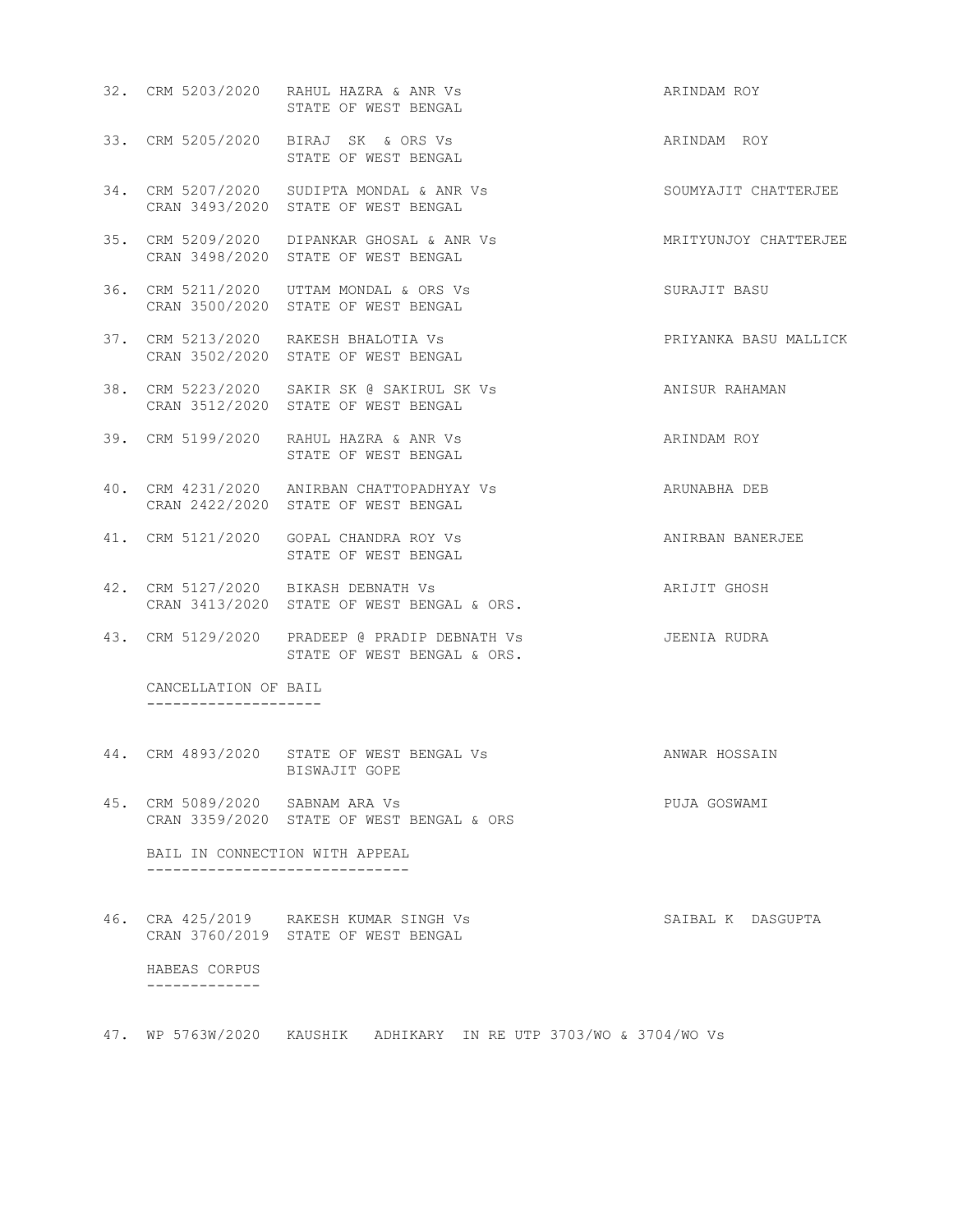APPLICATION -----------

 CAN 3598/2020 CAN 3599/2020

- 48. FMAT 349/2020 SUBHASISH HALDER & ORS Vs BRATIN KUMAR DEY CAN 3523/2020 PARIMAL MAJUMDER & ANR CAN 3438/2020 49. MAT 463/2020 MD. NAZIM SON & ORS Vs MD. FARHADUDDIN CAN 3597/2020 EKRAM KHAN & ORS
- 50. MAT 471/2020 THE MANAGING COMMITTEE, REPT BY HEADMASTER M. CHATTERJEE CAN 3695/2020 CUM SECRE,S,H,S&O Vs DEBABRATA KANJI & ORS CAN 3696/2020
- 51. MAT 483/2020 M/S ISPAT DAMODAR PVT. LTD& ANR Vs BARUN CHATTERJEE CAN 4110/2020 STATE OF WEST BENGAL& ORS CAN 4131/2020 CAN 4132/2020
- 52. FMAT 343/2020 NILLESH PARREKH Vs MEGHAJIT MUKHERJEE CAN 2961/2020 ASSISTANT DIRECTOR ENFORCEMENT DIRECTORATE KOLKATA & ORS

 ADMISSION OF APPEAL -------------------

- 53. CRA 179/2020 SK. MD. SELIM Vs SUCHISMITA DATTA CRAN 3301/2020 STATE OF WEST BENGAL CRAN 3318/2020
- 54. CRA 177/2020 TULU SK @ MD. SAFIUL ISLAM DEWAN & ANR Vs MD. HAFIZ ALI CRAN 3144/2020 STATE OF WEST BENGAL
- 55. CRA 173/2020 BUREAU OF INDIAN STANDARDS Vs JAGANNATH GANGULY CRAN 2995/2020 M/S DEY MINERALS PVT LTD & ORS WITH

CRMSPL 25/2020

56. CRA 167/2020 GOURAB MONDAL@SHANU Vs TIRTHANKAR RAY CRAN 2742/2020 STATE OF WEST BENGAL CRAN 2743/2020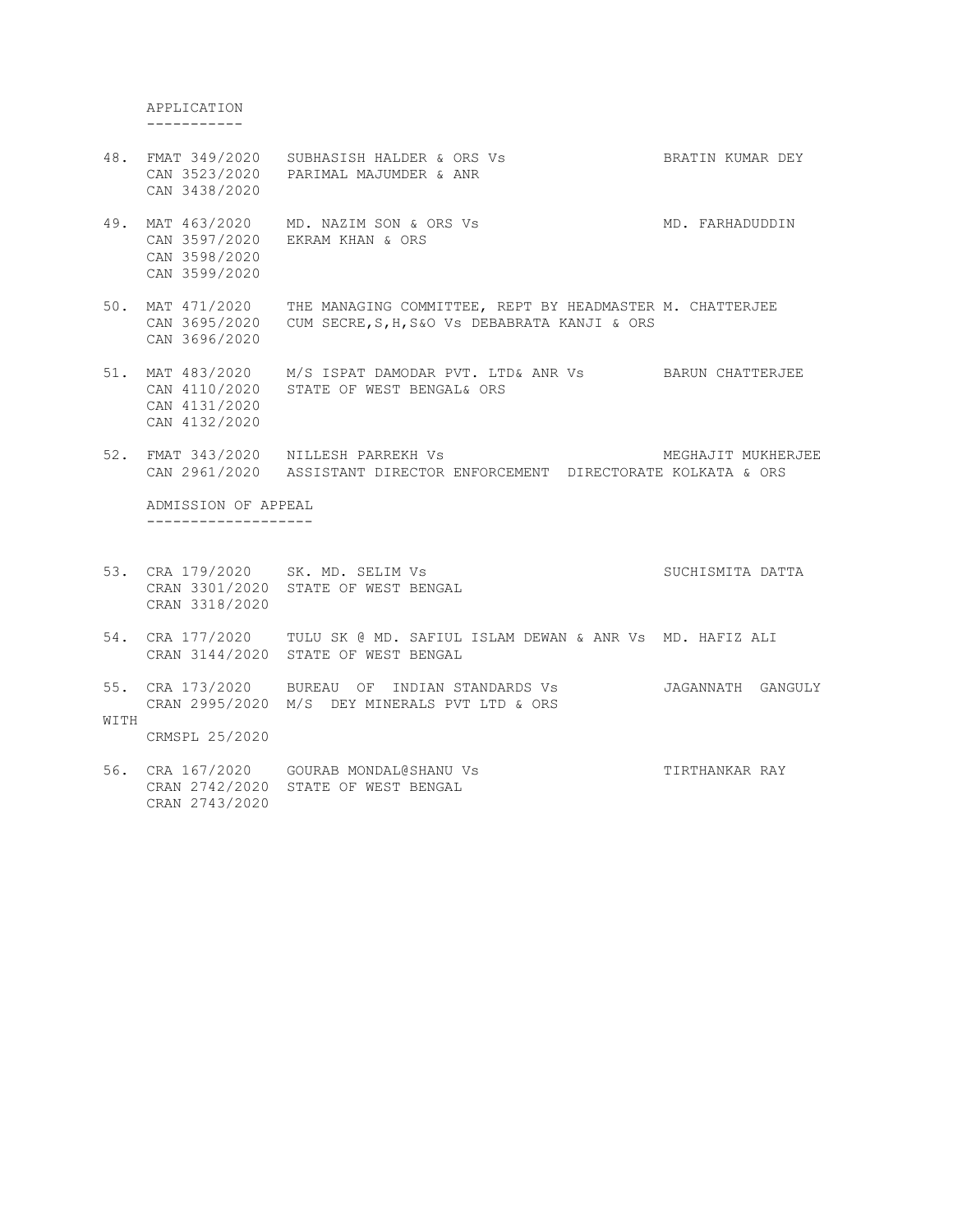# APPELLATE SIDE ON THURSDAY, THE 6TH AUGUST, 2020 COURT NO. 8 (VIA VIDEO CONFERENCE)

## AT 2:00 P.M. TO 3.30 P.M.

### HON'BLE JUSTICE I. P. MUKERJI

#### NOTE : MATTERS WILL BE TAKEN UP THROUGH PHYSICAL HEARING ONLY WHEN BOTH THE PARTIES ARE AGREED.

# MOTION

------

| $1$ . |                                | WP 6045W/2020 DR. ANKAN DE & ORS Vs<br>CAN 4255/2020 STATE OF WEST BENGAL& ORS                                | RATUL BISWAS          |
|-------|--------------------------------|---------------------------------------------------------------------------------------------------------------|-----------------------|
| 2.    | CAN 4256/2020                  | WP 6047W/2020 PARTHA SARATHI PADHIARY Vs<br>COAL INDIA & ORS                                                  | VICTOR CHATTERJEE     |
| 3.    | CAN 3340/2020                  | WP 17185W/2019 SURYA ALLOY INDUSTRIES LTD & ANR Vs GAUTAM SHROFF<br>CAN 3338/2020 SOUTH EASTERN RAILWAY & ORS |                       |
| 4.    |                                | WP 5775W/2020 CAPITAL CLINIC & NURSING HOME & ANR Vs SAYAK KONAR<br>CAN 3758/2020 STATE OF WEST BENGAL & ORS  |                       |
| 5.    | WP 5797W/2020<br>CAN 3801/2020 | JAYANTA KANRI Vs<br>STATE OF WEST BENGAL & ORS                                                                | SHUVRO PROKASH LAHIRI |
| 6.    | CAN 3756/2020                  | WP 5773W/2020 PRASANTA KR DE Vs<br>STATE OF WEST BENGAL & ORS                                                 | RANJIT KR ROY         |
| 7.    | CAN 3507/2020                  | WP 5647W/2020 ANATHBANDHU TEACHER'S TRAINING INSTITUTE VSTUHIN SUBHRA RAUT<br>UNION OF INDIA & ORS            |                       |
| 8.    |                                | WP 5799W/2020 BEDARUL ISLAM Vs<br>CAN 3805/2020 STATE OF WEST BENGAL & ORS                                    | PROBAL SARKAR         |
| 9.    | CAN 4152/2020                  | WP 5985W/2020 MANJU DEVI GUPTA Vs<br>UNION OF INDIA & ORS                                                     | SAKET SHARMA          |
| 10.   | WP 5801W/2020 BELI HAZRA Vs    | CAN 3807/2020 STATE OF WEST BENGAL & ORS                                                                      | PROBAL SARKAR         |
| 11.   |                                | WP 5803W/2020 KESTO @ KESTO HAZRA Vs<br>CAN 3810/2020 STATE OF WEST BENGAL & ORS                              | PROBAL SARKAR         |
| 12.   |                                | WP 6091W/2020 SUMIT KUMAR SEN Vs<br>CAN 4320/2020 STATE OF WEST BENGAL & ORS                                  | SANJUKTA DUTTA        |
| 13.   | WP 6093W/2020 DEBU SARKAR Vs   | CAN 4327/2020 STATE OF WEST BENGAL& ORS                                                                       | SUMAN DAS             |
| 14.   |                                | WP 6095W/2020 HAREJA BIBI & ORS Vs<br>CAN 4330/2020 STATE OF WEST BENGAL& ORS                                 | SALONI BHATTACHARYA   |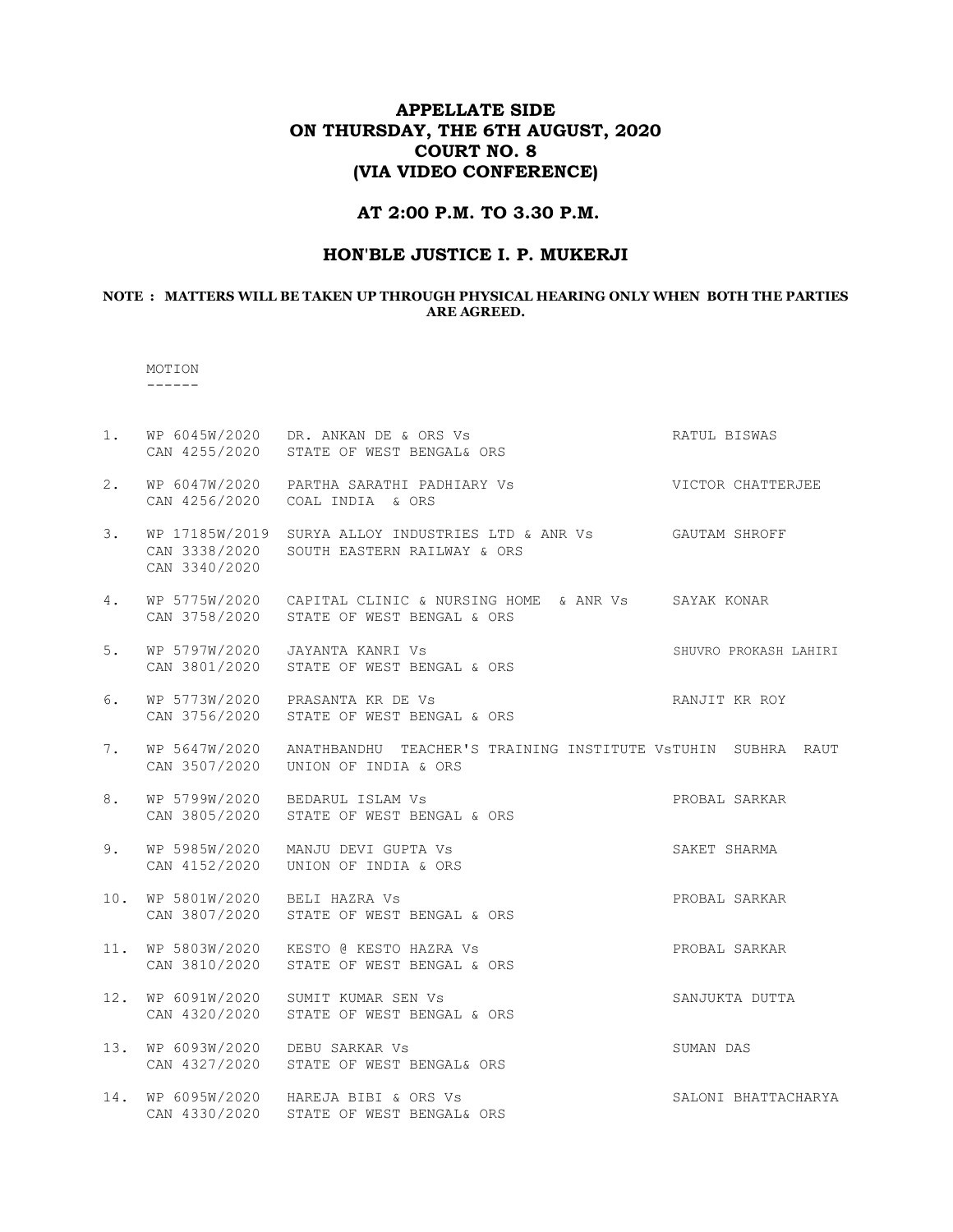|     |                                   | 15. WP 6099W/2020 SMT SIMA MONDAL & ORS Vs<br>CAN 4345/2020 STATE OF WEST BENGAL & ORS                 | INDRANIL HALDER          |
|-----|-----------------------------------|--------------------------------------------------------------------------------------------------------|--------------------------|
|     | 16. WP 6101W/2020 MD IMTIAZ Vs    | CAN 4347/2020 C.E.S.C LTD & ANR                                                                        | INDRANIL HALDER          |
|     | CAN 4349/2020                     | 17. WP 6103W/2020 DR SANJAY MAHAWAR VS<br>STATE OF WEST BENGAL & ORS                                   | SHIBAJI KUMAR DAS        |
|     |                                   | 18. WP 6105W/2020 TARIKUL SARDAR Vs<br>CAN 4358/2020 STATE OF WEST BENGAL & ORS                        | ABHISHEK VERMA           |
|     |                                   | 19. WP 5745W/2020 ARNAB BHATTACHARJEE Vs<br>CAN 3711/2020 BENGAL CHEMICALS & PHARMACEUTICALS LTD & ORS | ANINDITA AUDDY (DAS)     |
| 20. | WP 5787W/2020 BAPI DUTTA Vs       | CAN 3781/2020 STATE OF WEST BENGAL & ORS                                                               | TAPAN ROY                |
|     | 21. WP 5477W/2020 ANKIT BANSAL Vs | CAN 3177/2020 BOARD OF TRUSTEES & ORS                                                                  | MAYUKH MUKHERJEE         |
|     |                                   | 22. WP 5743W/2020 SUBIR ROY CHOWDHURY Vs<br>CAN 3703/2020 KOLKATA MUNICIPALITY                         | RAKHESWAR DEY SARKAR     |
| 23. |                                   | WP 5753W/2020 SMRITIKANA NANDI Vs<br>CAN 3723/2020 STATE OF WEST BENGAL & ORS                          | TATHAGATA MAJUMDAR       |
| 24. | WP 5703W/2020 BABUN MONDAL Vs     | CAN 3625/2020 STATE OF WEST BENGAL & ORS                                                               | TARUN JYOTI TEWARI       |
| 25. |                                   | WP 5967W/2020 SMT. NAMITA NAG (MONDAL) Vs<br>CAN 4127/2020 STATE OF WEST BENGAL & ORS.                 | HARADHAN MONDAL          |
| 26. |                                   | WP 5969W/2020 SMT. PRIYANKA HALDER Vs<br>CAN 4129/2020 STATE OF WEST BENGAL                            | PRITAM MAJUMDAR          |
| 27. |                                   | WP 5971W/2020 VIJENDRA JAIWAL Vs<br>CAN 4133/2020 STATE OF WEST BENGAL & ORS.                          | AJIT KUMAR MISHRA        |
|     |                                   | 28. WP 5973W/2020 SOHRAB HOSSAIN Vs<br>CAN 4138/2020 STATE OF WEST BENGAL & ORS                        | TANUJA BASAK             |
|     |                                   | 29. WP 5975W/2020 RANAJIT KUMAR PAILAN Vs<br>CAN 4141/2020 STATE OF WEST BENGAL & ORS                  | ASHOK KUMR JHA           |
|     | CAN 4145/2020                     | 30. WP 5977W/2020 RAMAPADA SINGSARDAR Vs<br>BHARAT PETROLEUM CORPORATION LIMITED & ORS                 | SHASHISH CHATTERJEE      |
| 31. |                                   | WP 5979W/2020 KRISHNENDU BARIK & ORS Vs<br>CAN 4147/2020 STATE OF WEST BENGAL & ORS                    | ASHOK KUMAR JHA          |
|     |                                   | 32. WP 5981W/2020 SOMA BANERJEE & ANR Vs<br>CAN 4150/2020 STATE OF WEST BENGAL & ORS                   | KRISHNENDU PAL CHOWDHURY |
|     | CIVIL REVISION - 1                |                                                                                                        |                          |
|     |                                   | CAN 3759/2020 MULTIPLE EDUCATIONAL & MANPOWER DEVELOPMENT TRUST & ORS                                  |                          |

34. CO 3093/2019 ARIJIT MITRA Vs DIP CHANDA CAN 3848/2020 RITUPARNA BASU MITRA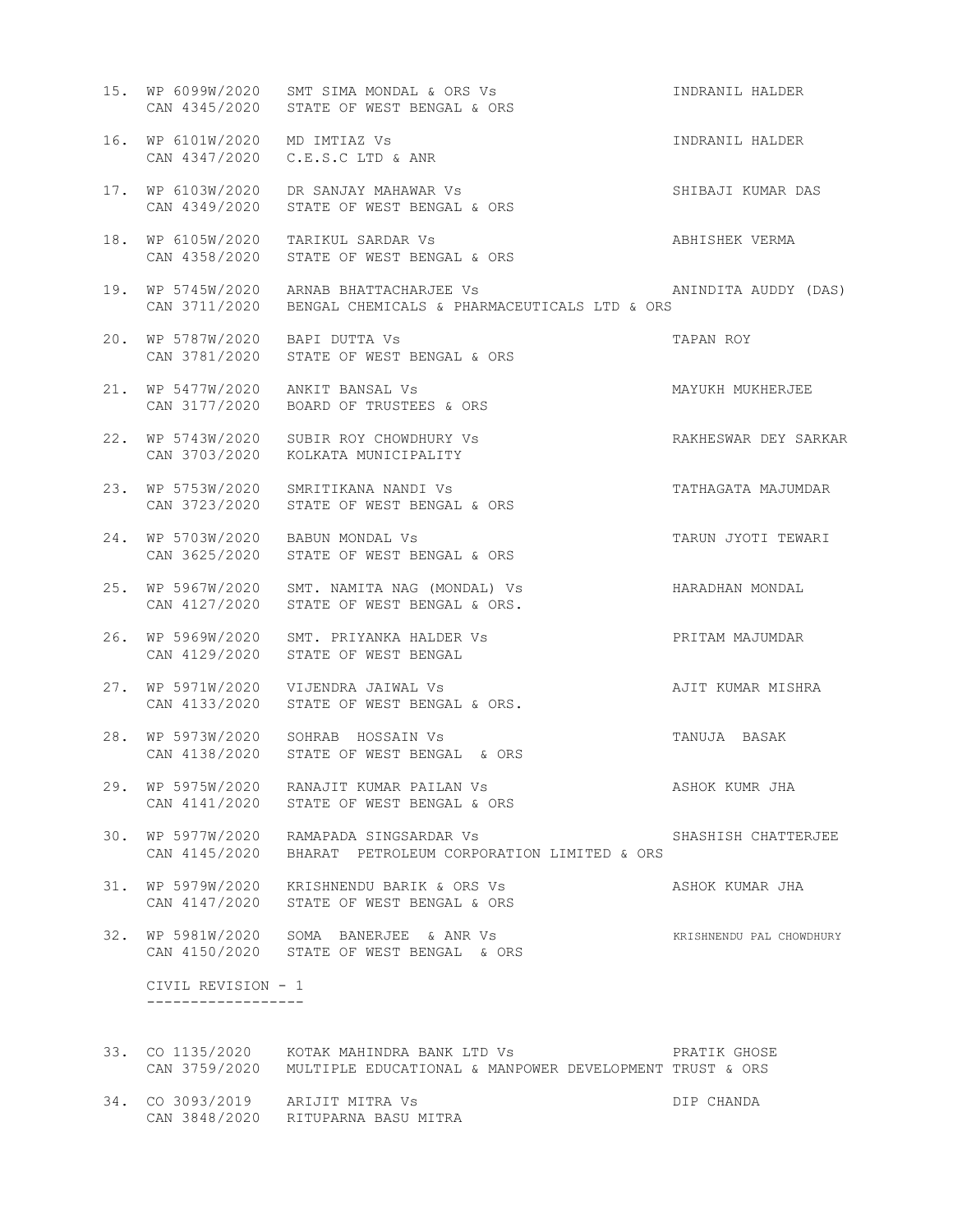- 35. CO 1141/2020 P.M. COLD STORAGE PVT. LTD. Vs ANUJIT MUUKERJI CAN 3917/2020 GOOUKSHEER FARM FRESSH PVT. LTD. & ORS. 36. CO 1145/2020 SOMNATH DAS & ORS. Vs KSHETRA PRASAD MUKHOPADHYAY CAN 3986/2020 RAJDEE BASU 37. CO 1147/2020 KEKA GUHA & ANR Vs DEBABRATA ROY CAN 4039/2020 BASUDEV SARKAR 38. CO 1133/2020 ANAND KUMAR RUNGTA @ ROONGTA Vs SANWAL TIBREWAL CAN 3672/2020 BALAI CHANDRA DAS 39. CO 1151/2020 SAJJAN KUMAR TAILOR Vs RAKESH SARKAR CAN 4299/2020 KANCHAN DUTTA 40. CO 1149/2020 ASHOKE SARKAR Vs JAYDEEP KANTA BHOWMICK CAN 4086/2020 STATE OF WEST BENGAL& ORS CRIMINAL REVISION ----------------- 41. CRR 1055/2020 ASHOK KUMAR SINGH Vs RAMESH DHARA CRAN 2763/2020 STATE OF WEST BENGAL & ANR 42. CRR 1081/2020 ANNU DAS Vs AKSHDEEP MUKHERJEE
- 43. CRR 1093/2020 PINKU KUMAR MANDAL Vs SANANDA GANGULI CRAN 3437/2020 SANGITA MANDAL NEE SARKAR

CRAN 3340/2020 STATE OF WEST BENGAL & ORS.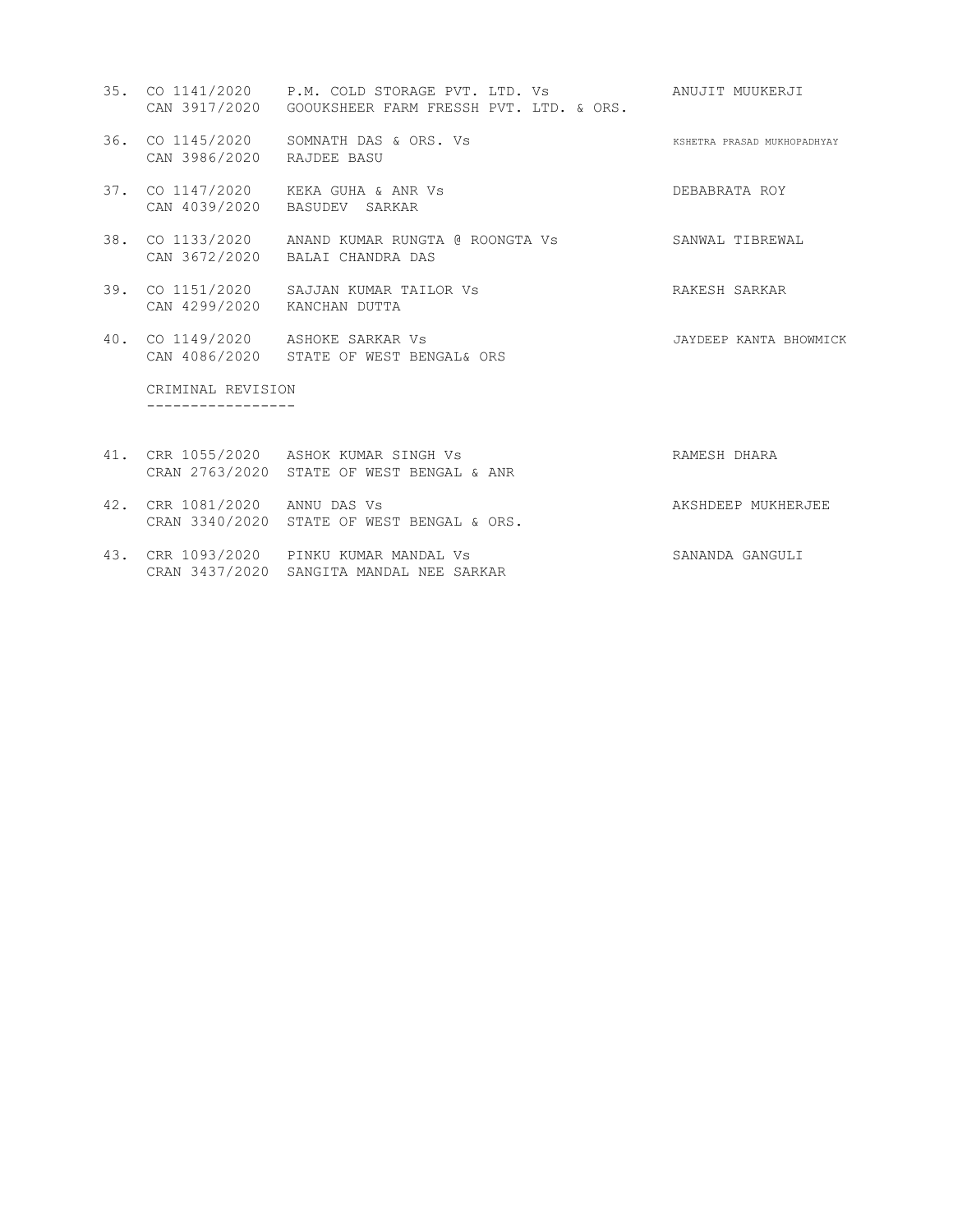## ORIGINAL SIDE ON THURSDAY, THE 06<sup>TH</sup> AUGUST, 2020 (VIA VIDEO CONFERENCING)

## COURT NO. 8 AT 2:00 P.M. TO 3:30 P.M.

#### HON'BLE JUSTICE I. P. MUKERJI

#### NOTE: MATTERS WILL BE TAKEN UP THROUGH PHYSICAL HEARING ONLY WHEN BOTH THE PARTIES HAVE CONSENTED TO.

#### NOTE: ORIGINAL SIDE MATTERS WILL BE TAKEN UP BEFORE APPELLATE SIDE MATTERS.

 NEW CHAMBER APPLICATIONS ------------------------

1. EC 119/2019 TATA MOTORS FINANCE SOLUTIONS LIMITED Vs SINHA & CO. ROADWINGS INTERNATIONAL PVT. LTD. & ANR. DEEPAK KR. SINGH(J/D)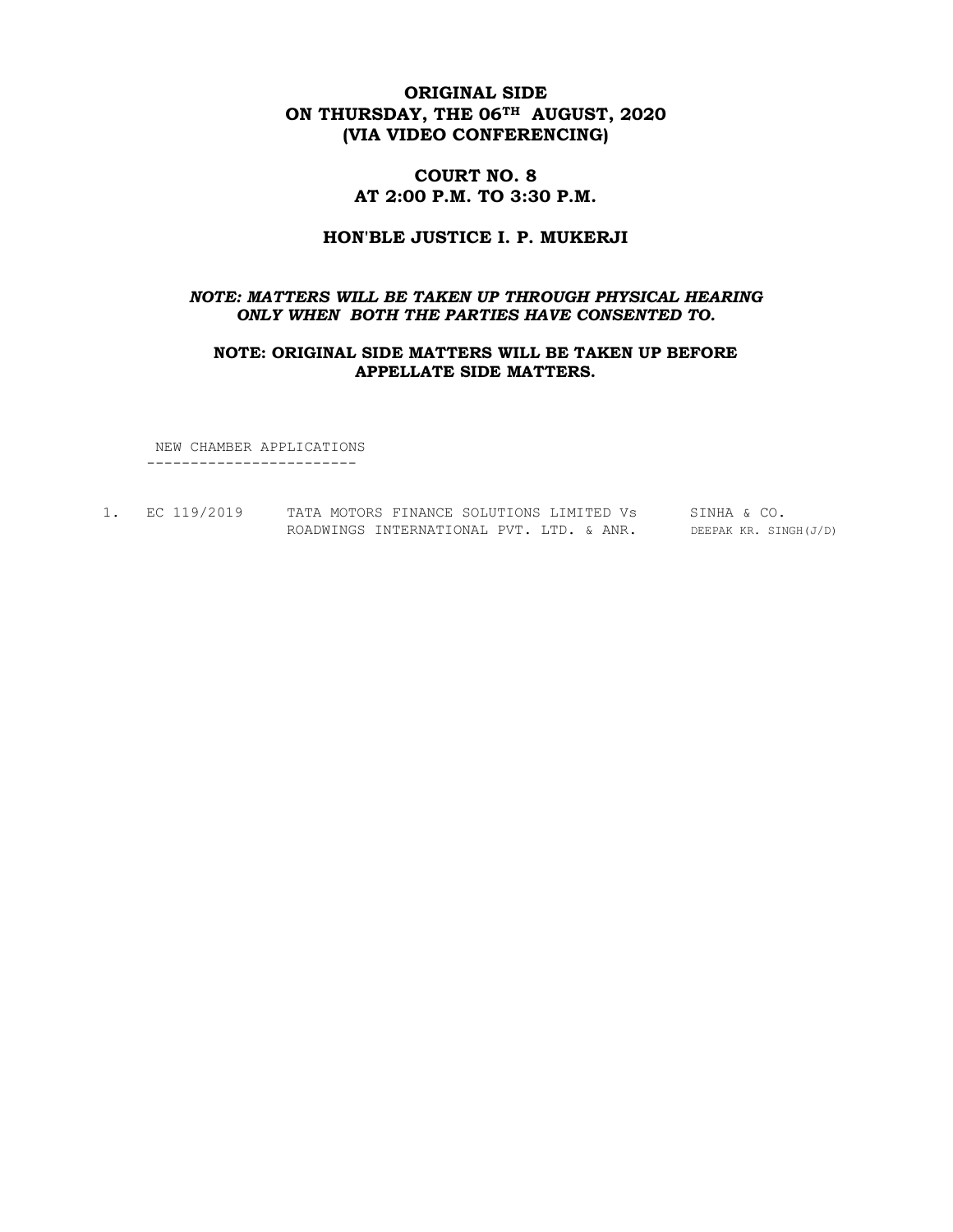## APPELLATE SIDE ON THURSDAY, THE 6TH AUGUST, 2020 COURT NO. 16 (VIA VIDEO CONFERENCE)

#### AT 11:00 A.M. TO 1.00 P.M.

# HON'BLE JUSTICE JOYMALYA BAGCHI AND HON'BLE JUSTICE ABHIJIT GANGOPADHYAY

#### NOTE : MATTERS WILL BE TAKEN UP THROUGH PHYSICAL HEARING ONLY WHEN BOTH THE PARTIES ARE AGREED.

 TO BE MENTIONED ---------------

1. CRM 4163/2020P AINAL HOQUE Vs D N BANDOPADHYAY STATE OF WEST BENGAL

 APPLICATION FOR BAIL --------------------

- 2. CRM 5142/2020 KALYAN ROY @ KALLYAN @ PUKU ROY Vs MADHUSHRI DUTTA MAJUMDAR STATE OF WEST BENGAL
- 3. CRM 5146/2020 KAMAL HASAN Vs **MRITYUNG ASSAM** MATTERJEE CRAN 3427/2020 STATE OF WEST BENGAL
- 4. CRM 5150/2020 MAHASIN SK @ MAHASIN SEKH Vs HABIBUR RAHAMAN CRAN 3432/2020 STATE OF WEST BENGAL
- 5. CRM 5154/2020 SUPRIYA BHUNIA @ BHUNYA Vs MRITYUNJOY CHATTERJEE CRAN 3438/2020 STATE OF WEST BENGAL
- 6. CRM 5124/2020 MD. KHAIRUL & ORS. Vs ANIRBN BANERJEE STATE OF WEST BENGAL & ORS.
- 7. CRM 5126/2020 TAPASH SARKAR @ HODOL Vs NILMONI MITRA STATE OF WEST BENGAL
- 8. CRM 5116/2020 SIMA SEIKH & ANR Vs SAYAN DE CRAN 3391/2020 STATE OF WEST BENGAL
- 9. CRM 5156/2020 FALGUN ROY Vs SUBHABRATA CHOWDHURY CRAN 3441/2020 STATE OF WEST BENGAL
- 10. CRM 5158/2020 MD. IMARUDDIN @ SHIMUL Vs SARYATI DATTA CRAN 3444/2020 STATE OF WEST BENGAL
- 11. CRM 5160/2020 SIMA SEIKH & ANR Vs SAYAN DE CRAN 3445/2020 STATE OF WEST BENGAL
- 12. CRM 5208/2020 JAYANTA DIGAR @ KALU Vs SUVADIP BHATTACHARJEE CRAN 3497/2020 STATE OF WEST BENGAL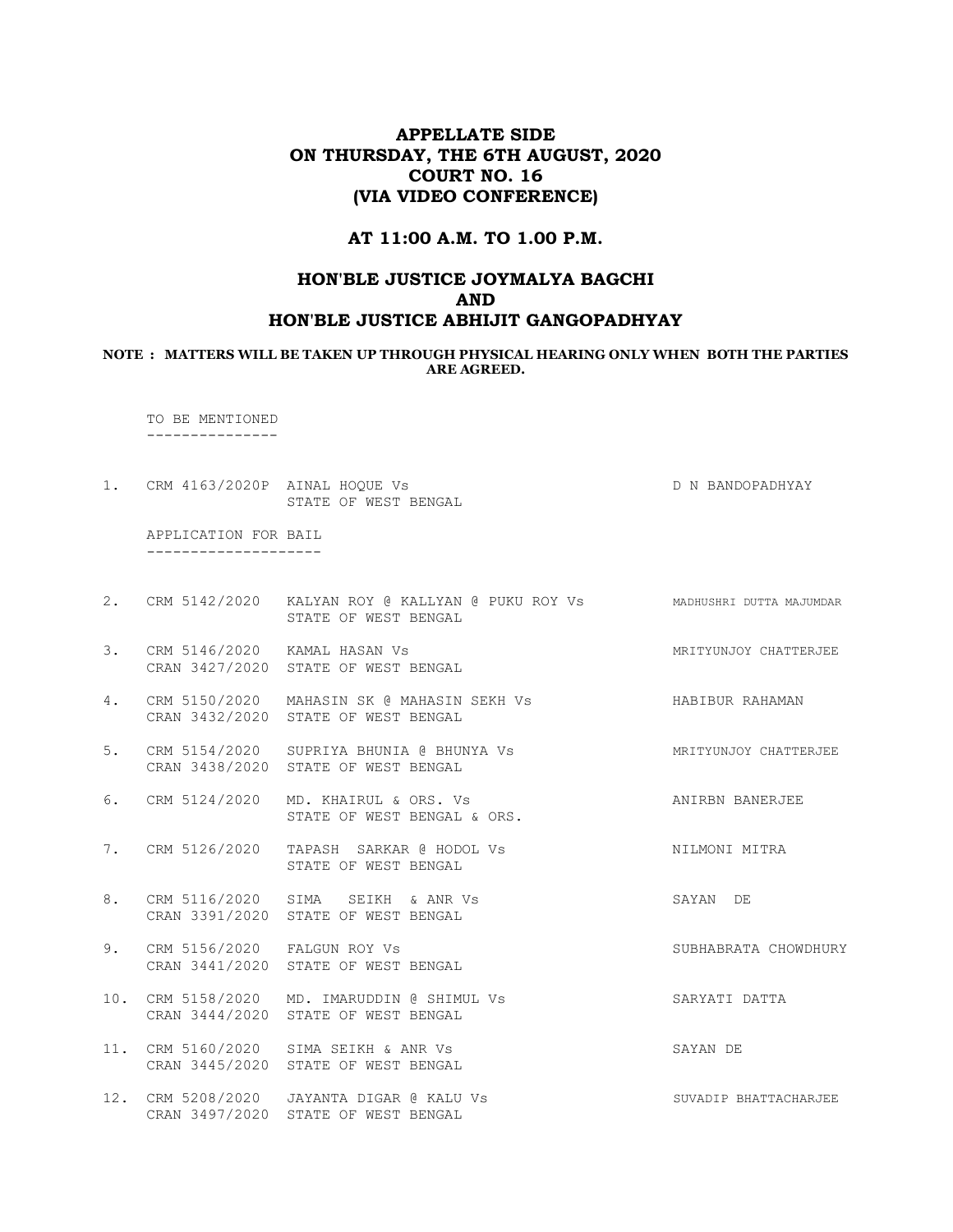13. CRM 5216/2020 RADHYA @ RADHYA GUPTA Vs JOY CHAKRABORTY CRAN 3505/2020 STATE OF WEST BENGAL 14. CRM 5218/2020 REJIA BIBI @ REJIA BIBI BISWAS Vs ASRAF MONDAL CRAN 3507/2020 STATE OF WEST BENGAL APPLICATION FOR ANTICIPATORY BAIL --------------------------------- 15. CRM 5134/2020 SRI SHYAMARANJN DAS & ORS. Vs KALIPADA DAS CRAN 3418/2020 STATE OF WEST BENGAL & ORS. 16. CRM 5136/2020 BALEN ROY Vs KALIPADA DAS CRAN 3420/2020 STATE OF WEST BENGAL & ORS. 17. CRM 5138/2020 SHIKHA KARJI Vs PRAJWAL GURUNG STATE OF WEST BENGAL & ORS. 18. CRM 5140/2020 BISWAJIT ADHIKARY Vs KUNALJIT BHATTACHARJEE CRAN 3423/2020 STATE OF WEST BENGAL & ORS. 19. CRM 5144/2020 BABUL DEB SINGHA & ANR Vs RAJESH KR SHARMA STATE OF WEST BENGAL 20. CRM 5148/2020 ASHOK KUMAR DAS Vs DEVI PRIYA MITRA CRAN 3430/2020 STATE OF WEST BENGAL 21. CRM 5152/2020 MD WASIM @ BUNTY & ANR Vs DIPANKAR PAL CRAN 3434/2020 STATE OF WEST BENGAL 22. CRM 5120/2020 DIPALI BARMAN & ORS Vs ARIJIT GHOSH CRAN 3404/2020 STATE OF WEST BENGAL 23. CRM 5122/2020 RATAN SARKAR Vs DEBAJIT KUNDU STATE OF WEST BENGAL 24. CRM 5128/2020 GADAI BISWAS Vs JAYDEEP KANTA BHOWMICK CRAN 3414/2020 STATE OF WEST BENGAL & ORS. 25. CRM 5130/2020 SABIK ROY @ CHANDAN ROY Vs FILLOL SAHA PODDAR STATE OF WEST BENGAL & ORS. 26. CRM 5132/2020 RAJ LAXMI KUMARI Vs SAYANTAN HAZRA CRAN 3417/2020 STATE OF WEST BENGAL & ORS. 27. CRM 4807/2020 MANOJ PAUL Vs **MANOJ PAUL (IN PERSON)**  UT OF A & N ISLANDS 28. CRM 4809/2020 MANOJ PAUL Vs MANOJ PAUL (IN PERSON) UT OF A & N ISLANDS 29. CRM 4811/2020 MANOJ PAUL Vs **MANOJ PAUL (IN PERSON)**  UT OF A & N ISLANDS 30. CRM 4394/2020 MANOJ PAUL Vs IN PERSON STATE OF WEST BENGAL 31. CRM 4817/2020 MANOJ PAUL Vs MANOJ PAUL (IN PERSON) UT OF A & N ISLANDS 32. CRM 4818/2020 MANOJ PAUL Vs MANOJ PAUL(IN PERSON) UT OF A & N ISLANDS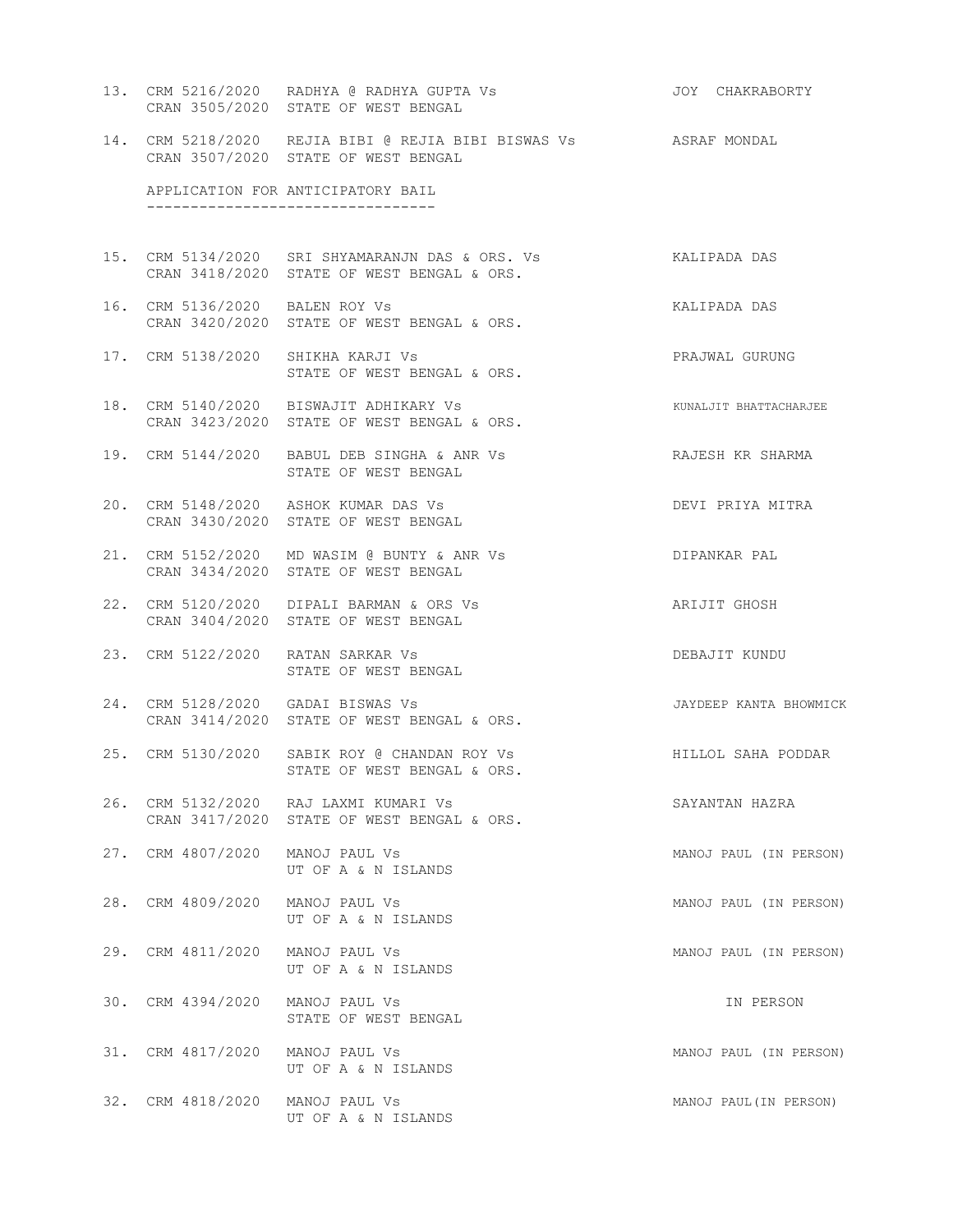| 33. CRM 4820/2020 MANOJ PAUL Vs | UT OF A & N ISLANDS                                                                                        | MANOJ PAUL (IN PERSON) |
|---------------------------------|------------------------------------------------------------------------------------------------------------|------------------------|
| 34. CRM 4821/2020 MANOJ PAUL Vs | MANOJ PAUL (IN PERSON)<br>UT OF A & N ISLANDS                                                              |                        |
|                                 | 35. CRM 3032/2020 NIRMAL MAJHI Vs<br>STATE OF WEST BENGAL                                                  | SHIBAJI KUMAR DAS      |
|                                 | 36. CRM 5162/2020 BIRAJ SK & ORS Vs<br>STATE OF WEST BENGAL                                                | ARINDAM ROY            |
|                                 | 37. CRM 5164/2020 DEBDAS DAS @ DEB DAS Vs<br>CRAN 3447/2020 STATE OF WEST BENGAL                           | SANDEEP PRASAD SHAW    |
|                                 | 38. CRM 5166/2020 RAHUL HAZRA & ANR Vs<br>STATE OF WEST BENGAL                                             | ARINDAM ROY            |
|                                 | 39. CRM 5168/2020 GAGADHAR MANDAL & ORS Vs<br>CRAN 3451/2020 STATE OF WEST BENGAL                          | HUSEN MUSTAFI          |
| 40. CRM 5170/2020 SAJU SK Vs    | STATE OF WEST BENGAL                                                                                       | ARINDAM ROY            |
|                                 | 41. CRM 5172/2020 ASRAUL SK @ ASRAUL SEIKH @ ASARUL SK @ ASHA ARINDAM ROY<br>VS STATE OF WEST BENGAL       |                        |
|                                 | 42. CRM 5174/2020 ASRAUL SK @ ASRAUL SEIKH @ ASARUL SK @ ASHA ARINDAM ROY<br>VS STATE OF WEST BENGAL       |                        |
| 43. CRM 5176/2020 SAJU SK Vs    | STATE OF WEST BENGAL                                                                                       | ARINDAM ROY            |
|                                 | 44. CRM 5178/2020 RATNA HALDER @ MONDAL Vs<br>CRAN 3461/2020 STATE OF WEST BENGAL                          | KARABI ROY             |
|                                 | 45. CRM 5180/2020 RASHID GOLDAR & ORS Vs<br>CRAN 3465/2020 STATE OF WEST BENGAL                            | SUBHADEEP GHOSH        |
|                                 | 46. CRM 5182/2020 HASNAHENA BIBI & ORS Vs<br>CRAN 3468/2020 STATE OF WEST BENGAL                           | SARYATI DUTTA          |
|                                 | 47. CRM 5184/2020 MANIRUDDIN SEKH@MONIRUDDIN SK Vs ARNAB CHATTERJEE<br>CRAN 3469/2020 STATE OF WEST BENGAL |                        |
|                                 | 48. CRM 5186/2020 SK KARIBUL@MINTU & ORS Vs<br>CRAN 3471/2020 STATE OF WEST BENGAL                         | SACHIT TALUKDAR        |
|                                 | 49. CRM 5188/2020 MD. AKHTAR HOSSAIN Vs<br>CRAN 3472/2020 STATE OF WEST BENGAL                             | SAGAR SAHA             |
|                                 | 50. CRM 5190/2020 ARUN KUMAR HAZRA & ORS Vs<br>STATE OF WEST BENGAL                                        | S G CHOWDHURY          |
|                                 | 51. CRM 5192/2020 JAYANTA MALLICK Vs<br>CRAN 3476/2020 STATE OF WEST BENGAL                                | KARABI ROY             |
| 52. CRM 5194/2020 HASIN SK. Vs  | CRAN 3480/2020 STATE OF WEST BENGAL                                                                        | SAGAR SAHA             |
|                                 | 53. CRM 5196/2020 SK KARIBUL @ MINTU & ORS Vs<br>CRAN 3482/2020 STATE OF WEST BENGAL                       | SACHIT TALUKDAR        |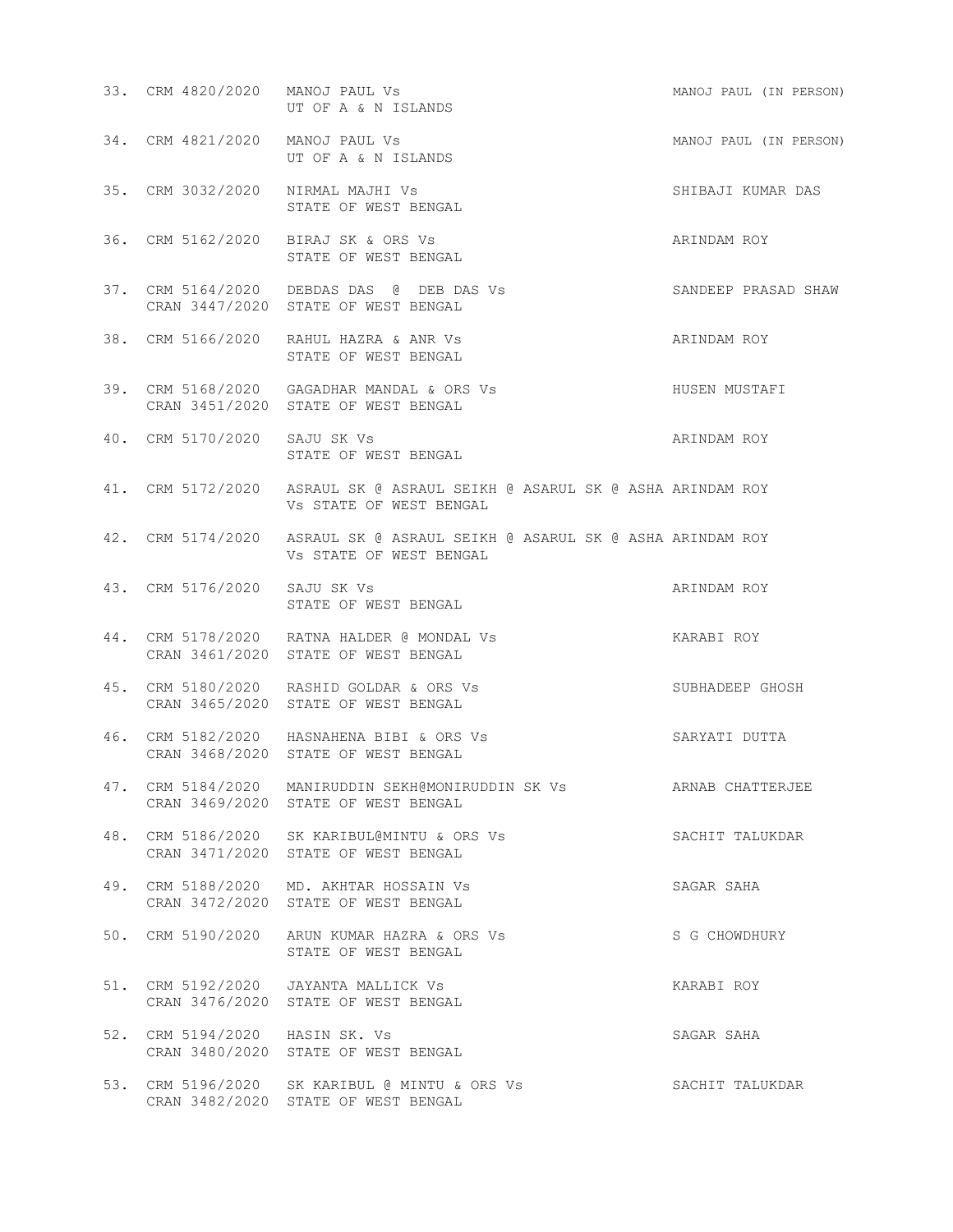|     |                                                                                   | 54. CRM 5198/2020 TENU SK @ MALITHA @ CHINU MAHATO Vs KARABI ROY<br>CRAN 3484/2020 STATE OF WEST BENGAL                                                                                                                                                                                                                                                                                                                                                            |                       |
|-----|-----------------------------------------------------------------------------------|--------------------------------------------------------------------------------------------------------------------------------------------------------------------------------------------------------------------------------------------------------------------------------------------------------------------------------------------------------------------------------------------------------------------------------------------------------------------|-----------------------|
|     | 55. CRM 5200/2020 SAJU SK Vs                                                      | $\begin{tabular}{lllllll} $\textsc{min} & $\textsc{min} & $\textsc{min} \; $ \textsc{min} \; $ \textsc{min} \; $ \textsc{min} \; $ \textsc{min} \; $ \textsc{min} \; $ \textsc{min} \; $ \textsc{min} \; $ \textsc{min} \; $ \textsc{min} \; $ \textsc{min} \; $ \textsc{min} \; $ \textsc{min} \; $ \textsc{min} \; $ \textsc{min} \; $ \textsc{min} \; $ \textsc{min} \; $ \textsc{min} \; $ \textsc{min} \; $ \textsc{min} \; $ \textsc{min} \; $ \textsc{min}$ | ARINDAM ROY           |
|     |                                                                                   | 56. CRM 5202/2020 KALPANA KUNDU & ORS Vs<br>CRAN 3488/2020 STATE OF WEST BENGAL                                                                                                                                                                                                                                                                                                                                                                                    | ARNAB CHATTERJEE      |
|     |                                                                                   | 57. CRM 5204/2020 ASRAUL SK @ ASRAUL SEIKH @ ASRAUL ARINDAM ROY<br>SK @ ASHA VSSTATE OF WEST BENGAL                                                                                                                                                                                                                                                                                                                                                                |                       |
|     |                                                                                   | 58. CRM 5206/2020 ROMEN GHOSH @ RAMKRISHNA GHOSH Vs ARINDAM ROY<br>STATE OF WEST BENGAL                                                                                                                                                                                                                                                                                                                                                                            |                       |
|     |                                                                                   | 59. CRM 5210/2020 SAKIR SK. @ SAKIRUL SK Vs ANISUR RAHMAN<br>CRAN 3499/2020 STATE OF WEST BENGAL                                                                                                                                                                                                                                                                                                                                                                   |                       |
|     |                                                                                   | 60. CRM 5212/2020 MILON SK. @ MILAN SK Vs ANISUR RAHMAN<br>CRAN 3501/2020 STATE OF WEST BENGAL                                                                                                                                                                                                                                                                                                                                                                     |                       |
|     |                                                                                   | 61. CRM 5214/2020 SUBEJAN BIBI Vs<br>CRAN 3504/2020 STATE OF WEST BENGAL                                                                                                                                                                                                                                                                                                                                                                                           | ANISUR RAHMAN         |
|     |                                                                                   | 62. CRM 5220/2020 SANJIB ROUTH @ BABU ROUTH Vs ARNAB CHATTERJEE<br>CRAN 3509/2020 STATE OF WEST BENGAL                                                                                                                                                                                                                                                                                                                                                             |                       |
|     |                                                                                   | 63. CRM 5222/2020 PARAMITA GHOSH Vs<br>CRAN 3511/2020 STATE OF WEST BENGAL                                                                                                                                                                                                                                                                                                                                                                                         | SOUMAJIT CHATTERJEE   |
|     |                                                                                   | 64. CRM 5224/2020 SAUKAT ALI & ORS Vs                                                                                                                                                                                                                                                                                                                                                                                                                              | BITASOK BANERJEE      |
|     |                                                                                   | CRAN 3513/2020 STATE OF WEST BENGAL                                                                                                                                                                                                                                                                                                                                                                                                                                |                       |
|     | APPLICATION<br>-----------                                                        |                                                                                                                                                                                                                                                                                                                                                                                                                                                                    |                       |
|     |                                                                                   | 65. MAT 428/2020 RELIANCE JIO INFOCOMM LTD Vs V V V SHASTRY<br>CAN 3245/2020 PRADIPTA KUMAR JANA & ORS                                                                                                                                                                                                                                                                                                                                                             |                       |
|     | CAN 3580/2020<br>CAN 3581/2020<br>CAN 3583/2020<br>CAN 3584/2020<br>CAN 4168/2020 | 66. MAT 462/2020 UNITED STUDENTS AND RESEARCH SCHOLARS CHANDRACHUR CHATTERJE<br>CAN 3578/2020 ASSO. REP BY SECY & AN Vs STATE OF WEST BENGAL & ORS                                                                                                                                                                                                                                                                                                                 |                       |
| 67. | MAT 464/2020<br>CAN 3627/2020<br>CAN 3630/2020<br>CAN 3632/2020                   | SOURAV BHATTACHARYYA VS<br>STATE OF WEST BENGAL & ORS                                                                                                                                                                                                                                                                                                                                                                                                              | RIMPY MUKHERJEE       |
| 68. | MAT 468/2020<br>CAN 3689/2020<br>CAN 3690/2020                                    | THE MANAGING COMMITTEE REP. BY HEADMASTER MRITYUNJAY CHATTERJEE<br>CUM SECRETARY VS SUPRIYA MUKHOPADHYAY                                                                                                                                                                                                                                                                                                                                                           |                       |
| 69. | MAT 470/2020<br>CAN 3693/2020<br>CAN 3694/2020                                    | THE MANAGING COMMITTEE REP. BY<br>HEADMASTER CUM SEC. & ORS Vs ANASUYA BODHAK & ORS                                                                                                                                                                                                                                                                                                                                                                                | MRITYUNJOU CHATTERJEE |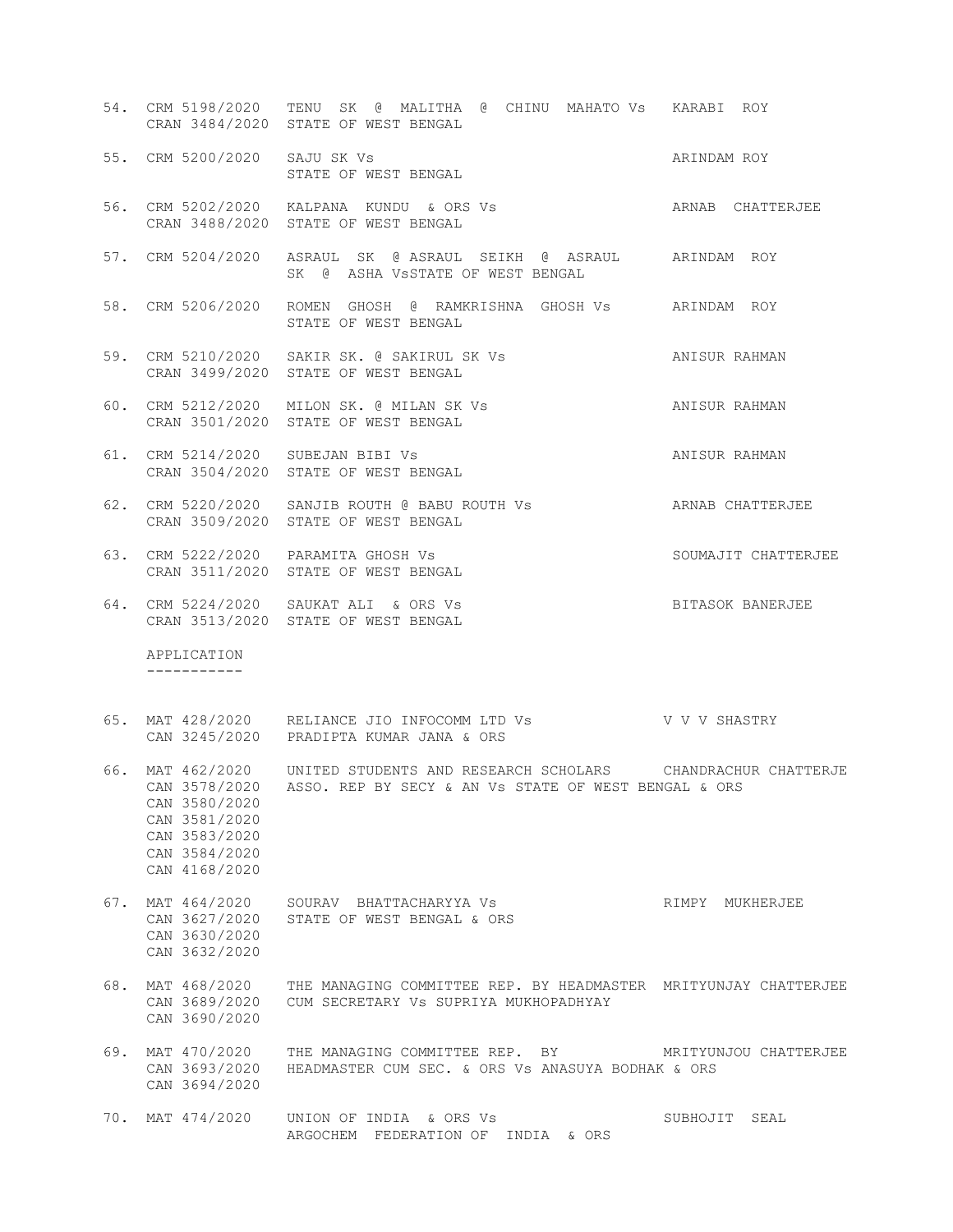- 71. MAT 476/2020 NHAI & ORS. Vs MANIKA ROY CAN 3829/2020 SREI INFR. FIN. LTD. & ORS. CAN 3870/2020 72. MAT 480/2020 SHEIKH NASIM ALI & ORS Vs SANTOSH MAHATO CAN 3968/2020 STATE OF WEST BENGAL & ORS CAN 3969/2020 73. MAT 486/2020 UNION OF INDIA & ORS Vs ARIJIT MAJUMDER CAN 4324/2020 TARAKESWAR PRASAD CAN 4325/2020 74. FAT 166/2020 MANDIRA RAY CHOWDHURY & ANR Vs KRISHNENDU DE AMITAVA BANERJEE 75. MAT 188/2020 D.K. MAHAPATRA Vs SUDESHNA MAZUMDER CAN 1205/2020 RANAGHAT OBR BRIHATTARA GR. TEACHERS' ASS. & ORS. CAN 3648/2020 CAN 3649/2020 76. MAT 492/2020 SHIBA PROSAD BANERJEE Vs SURYA MAITY CAN 4538/2020 STATE OF WEST BENGAL & ORS CAN 4539/2020 TRIBUNAL APPLICATION --------------------
- 77. WP.CT 36/2020 THE LT. GOVERNOR , A&N ISLAND & ORS Vs BISWAJIT SAMANTA CAN 4355/2020 DHARAM RAJ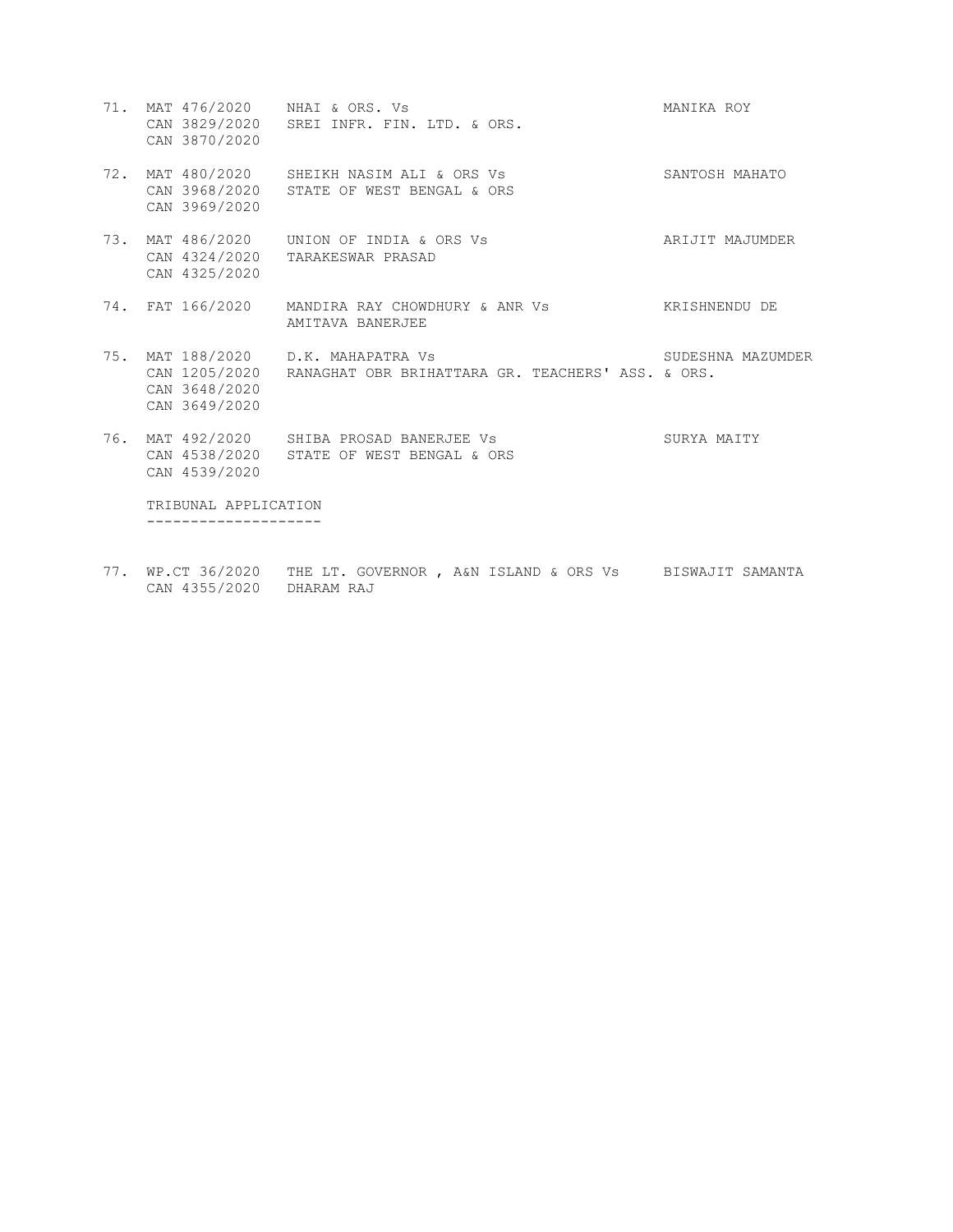# ORIGINAL SIDE ON THURSDAY, THE 06<sup>TH</sup> AUGUST, 2020 (VIA VIDEO CONFERENCING COURT NO. 16

AT 11:00 A.M. TO 1:00 P.M.

# HON'BLE JUSTICE JOYMALYA BAGCHI AND HON'BLE JUSTICE ABHIJIT GANGOPADHYAY

#### NOTE: MATTERS WILL BE TAKEN UP THROUGH PHYSICAL HEARING ONLY WHEN BOTH THE PARTIES HAVE CONSENTED TO.

 NEW APPLICATIONS ----------------

1. GA 930/2020 RIGVEDA MARITIME PTE. LTD. Vs SOUMAVA MUKHERJEE SOHOM SHIPPING PVT.LTD. & ORS.

WITH

 APO 180/2019 AS 11/2018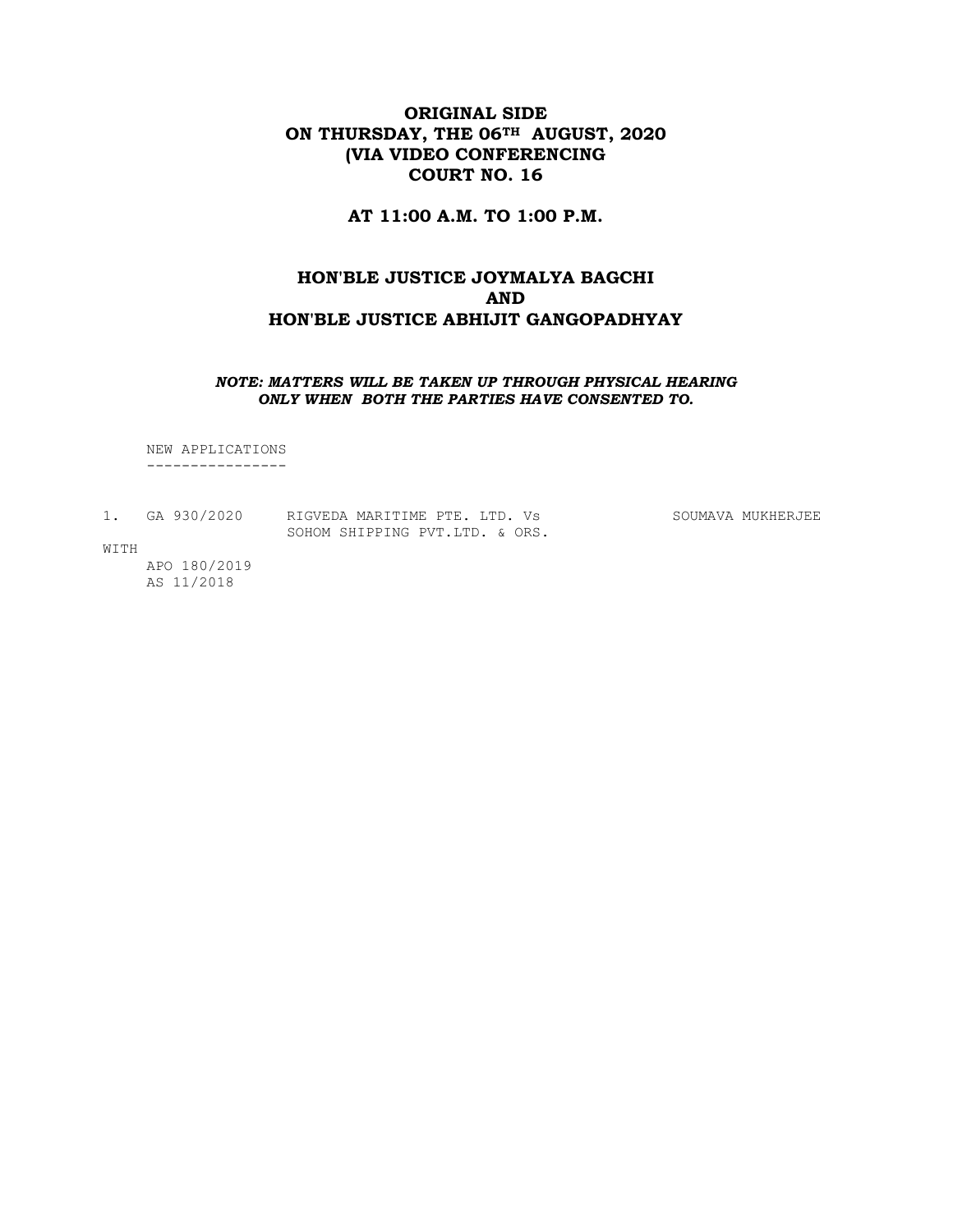# APPELLATE SIDE ON THURSDAY, THE 6TH AUGUST, 2020 COURT NO. 16 (VIA VIDEO CONFERENCE)

## AT 2:00 P.M. TO 3.30 P.M.

#### HON'BLE JUSTICE JOYMALYA BAGCHI

#### NOTE : MATTERS WILL BE TAKEN UP THROUGH PHYSICAL HEARING ONLY WHEN BOTH THE PARTIES ARE AGREED.

 TO BE MENTIONED ---------------

|                                                               | 1. WP 5432W/2020 PRADEEP KUMAR SINGH Vs<br>UNION OF INDIA & ORS.                                                         | SUDIPTA NAYAN GHOSH       |
|---------------------------------------------------------------|--------------------------------------------------------------------------------------------------------------------------|---------------------------|
|                                                               | 2. WP 5563W/2020 SHRABANI MALLICK Vs<br>STATE OF WEST BENGAL & ORS                                                       | UDAY SANKAR CHATTOPADHAY  |
| (FILE NOT HERE)                                               |                                                                                                                          |                           |
|                                                               | 3. WP 3046W/2020 PULAK KUMAR ROY Vs<br>STATE OF WEST BENGAL & ORS                                                        | SAKTI PADA JANA           |
| (FILE NOT HERE)                                               |                                                                                                                          |                           |
|                                                               | 4. WP 1679W/2020 SUDARSHAN JANA Vs<br>STATE OF WEST BENGAL & ORS                                                         | SAKTI PADA JANA           |
| (FILE NOT HERE)                                               |                                                                                                                          |                           |
|                                                               | 5. WP 5495W/2020 SHEORAPHULI KANCHA SABZEE BABSAYEE SAMITY SUMAN SANKAR CHATTERJEE<br>& ANR VS STATE OF WEST BENGAL &ORS |                           |
|                                                               | 6. WP 5066W/2020 UTTAM KUMAR DAS Vs<br>BANGIYA GRAMIN VIKASH BANK & ORS                                                  | NIVEDITA MUKHERJEE        |
| (FILE NOT HERE)                                               |                                                                                                                          |                           |
|                                                               | 7. CO 913/2020 ANJALI PAL & ORS. Vs<br>KALIDASI PAL & ORS.                                                               | NIVEDITA MUKHERJEE        |
| (FILE NOT HERE)                                               |                                                                                                                          |                           |
|                                                               | 8. WP 5604W/2020 PUTTIKHATI FISHERMAN'S CO OPERATIVE YOUNUSH MONDAL<br>CAN 3357/2020 SOCIETY Vs UNION OF INDIA& ORS      |                           |
| 9. CRA 460/2019 SWARUP SEN Vs                                 | CRAN 2987/2020 STATE OF WEST BENGAL                                                                                      | UDAY SANKAR CHATTOPADHYAY |
| (FILE NOT HERE)                                               |                                                                                                                          |                           |
| CAN 3858/2020 ARINDAM SEN<br>CAN 3860/2020<br>(FILE NOT HERE) |                                                                                                                          | SHOHINI CHAKRABORTY       |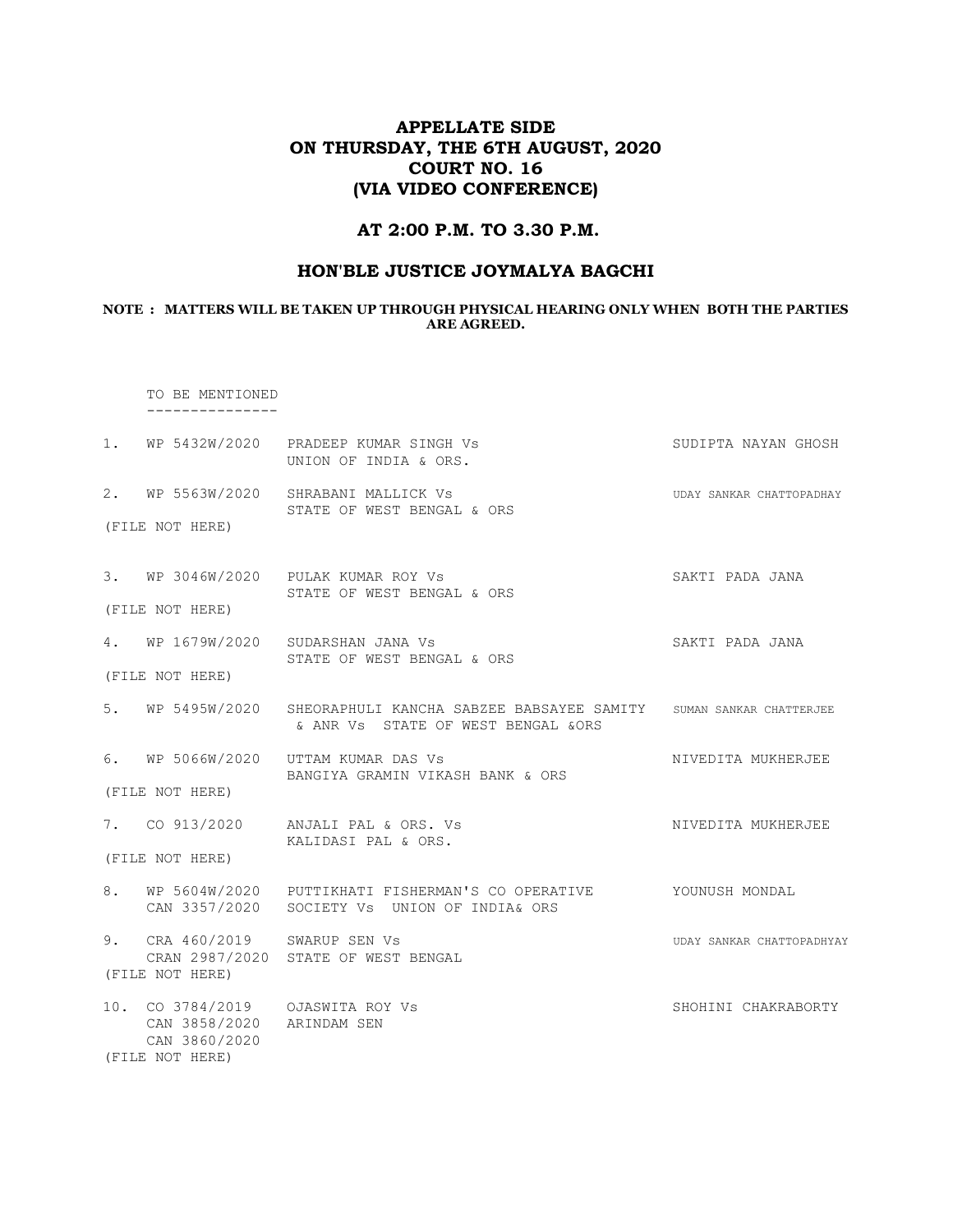# MOTION

------

|     | CAN 3681/2020 GSTN & ORS.          | HIMANGSHU KR. RAY<br>11. WP 5734W/2020 SANJEEV MURARKA Vs                                                                     |                           |
|-----|------------------------------------|-------------------------------------------------------------------------------------------------------------------------------|---------------------------|
|     |                                    | 12. WP 23178W/2019P M/S. EK ONKAR LOGISTICS PVT LTD Vs SOHAM KUMAR ROY<br>CAN 188/2020 INDIAN OIL CORPT LTD & ORS             |                           |
|     |                                    | 13. WP 5680W/2020 PRADIP CHATTERJEE & ORS Vs<br>CAN 3555/2020 STATE OF WEST BENGAL & ORS                                      | SWETA SAHA                |
|     |                                    | 14. WP 5682W/2020  JOYMADHAB GAYEN & ORS Vs<br>CAN 3563/2020 STATE OF WEST BENGAL & ORS                                       | SUDARSHAN GHOSH           |
|     |                                    | 15. WP 5644W/2020 ASISH KUMAR SENGUPTA Vs<br>CAN 3504/2020 STATE OF WEST BENGAL & ORS.                                        | MAYUKH MAITRA             |
| 16. | WP 5560W/2020<br>CAN 3272/2020     | MA CHANDI DURGA CEMENTS LTD & ANR Vs MOUMITA GHOSH<br>DAMODAR VALLEY CORPORATION & ORS                                        |                           |
|     | CAN 4058/2020                      | 17. WP 5918W/2020 JAI KISHAN SARAF Vs<br>UNION OF INDIA & ORS                                                                 | SANWAL TIBREWAL           |
| 18. | WP 5920W/2020<br>CAN 4062/2020     | THE PUBLIC SERVICE COMMISSION , WB & ORS Vs SHROBONI SARKAR<br>THE PRINCIPAL SECRETARY , DEPT OF HOME (P&AR), GOVT OFWB & ORS |                           |
| 19. | WP 5922W/2020                      | SHAMPA GHOSH Vs<br>$\sum_{i=1}^{n} a_i$<br>CAN 4065/2020 STATE OF WEST BENGAL & ORS                                           | SUDIPTA DASGUPTA          |
|     |                                    | 20. WP 5592W/2020 ANUPAM MITRA Vs<br>CAN 3346/2020 STATE OF WEST BENGAL & ORS                                                 | GAZI FARUQUE HOSSAIN      |
| 21. |                                    | WP 5786W/2020 MAFIJUL ISLAM & ANR Vs<br>CAN 3780/2020 STATE OF WEST BENGAL & ORS                                              | PINTU KARAR               |
| 22. | WP 5914W/2020<br>CAN 4052/2020     | DEVSHANKAR SAH Vs<br>UNION OF INDIA & ORS                                                                                     | ARPA CHAKRABORTY          |
|     |                                    | 23. WP 5908W/2020 ASHA DAS & ANR Vs<br>CAN 4041/2020 STATE OF WEST BENGAL & ORS                                               | ANIRUDDHA BHATTACHARYYA   |
| 24. |                                    | WP 5938W/2020 PEARL CORPORATION (PROP. TAPAS KUMAR TAPAS DUTTA<br>CAN 4081/2020 BHUNIA) Vs STATE OF WEST BENGAL& ORS          |                           |
|     | 25. WP 5956W/2020<br>CAN 4116/2020 | SUKDEV SARKAR Vs<br>STATE OF WEST BENGAL& ORS                                                                                 | SHAHAN SHAH               |
| 26. | WP 5958W/2020<br>CAN 4118/2020     | JYOTE MOTORS (BENGAL) PVT. LTD. & ANR. Vs CHITTAPRIYA GHOSH<br>STATE OF WEST BENGAL & ORS.                                    |                           |
| 27. | WP 5960W/2020<br>CAN 4120/2020     | SAMIR GHOSH Vs<br>STATE OF WEST BENGAL & ORS.                                                                                 | RAVI RANJAN KUMAR         |
| 28. | WP 5962W/2020<br>CAN 4122/2020     | SUMANTA KUMAR GHATAK Vs<br>STATE OF WEST BENGAL & ORS.                                                                        | HEMANTA KUMAR DAS         |
| 29. | WP 5964W/2020<br>CAN 4124/2020     | CHANDRATAN NASKAR Vs<br>STATE OF WEST BENGAL & ORS.                                                                           | LAKSHMINATH BHATTACHARYYA |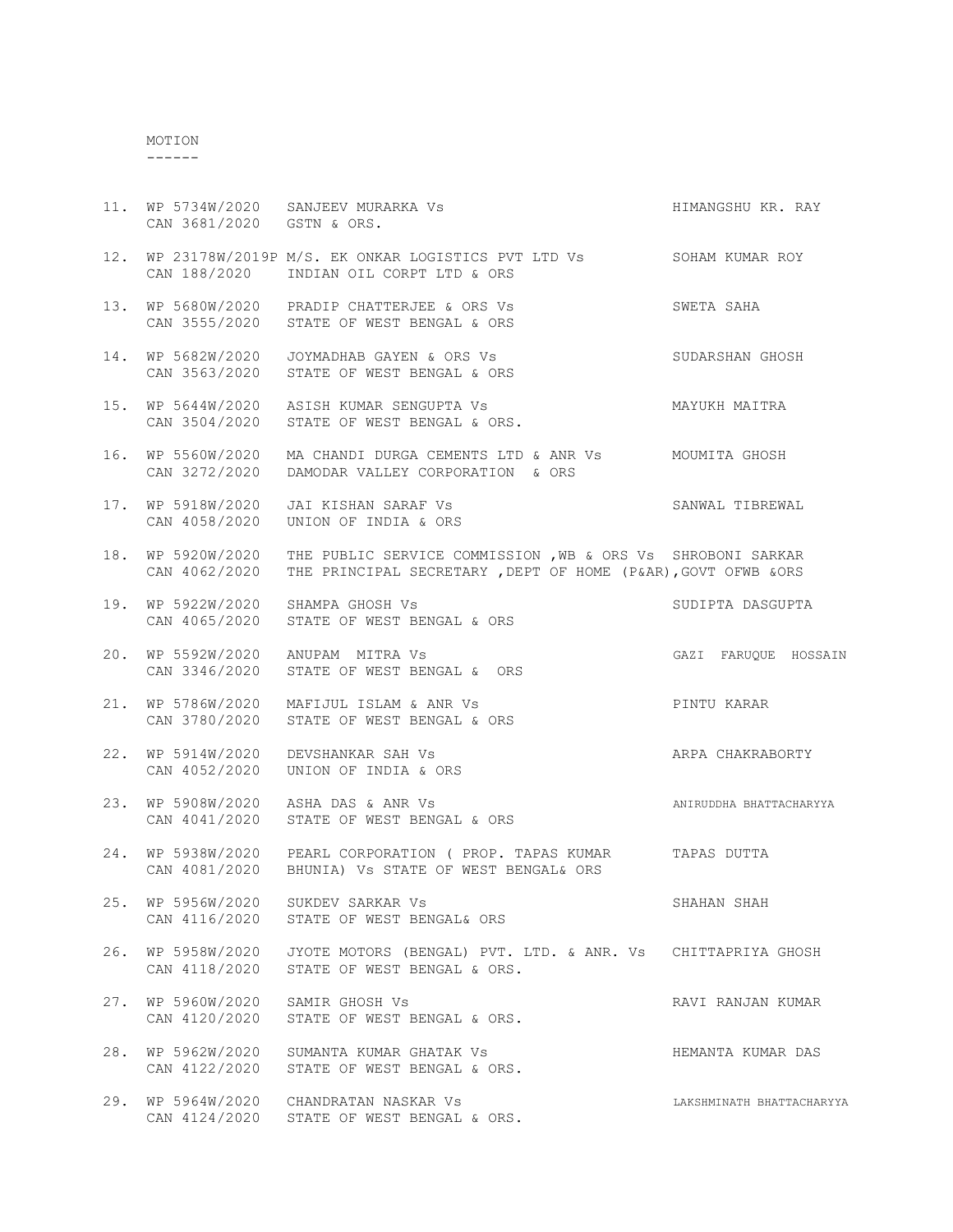- 30. WP 5966W/2020 DEBASISH MANDAL Vs RAFIKUL ISLAM SARDAR CAN 4126/2020 STATE OF WEST BENGAL & ORS. 31. WP 5968W/2020 AAFREEN ZEBA Vs PAWAN KUMAR GUPTA CAN 4128/2020 STATE OF WEST BENGAL & ORS. 32. WP 5970W/2020 SYED ISKANDER NASIR & ANR. Vs KAKALI DAS CHAKRABORTY CAN 4130/2020 STATE OF WEST BENGAL & ORS. 33. WP 5972W/2020 ALOKA DEY Vs TANUJA BASAK CAN 4134/2020 STATE OF WEST BENGAL & ORS. 34. WP 6000W/2020 SK AKHTAR ALI Vs ATHAR ALI ZEESHAN CAN 4182/2020 STATE OF WEST BENGAL & ORS 35. WP 6002W/2020 SHAILENDRA SINGH Vs ABHISHEK VERMA CAN 4184/2020 STATE OF WEST BENGAL & ORS 36. WP 6006W/2020 IYAR BOKSH MALLIK @ IEAR BOKSH MALLIK Vs ANISUR RAHAMAN CAN 4188/2020 STATE OF WEST BENGAL & ORS 37. WP 6008W/2020 BHAGABATI CHAKRABORTY Vs BIBASWAN MUKHERJEE CAN 4190/2020 STATE OF WEST BENGAL & ORS. 38. WP 6010W/2020 DR. MD. IQBAL ALAM Vs SALONI BHATTACHARJEE CAN 4194/2020 STATE OF WEST BENGAL & ORS. 39. WP 6012W/2020 GOPAL DAS Vs DILIP KR. SHYAMAL CAN 4197/2020 STATE OF WEST BENGAL & ORS. 40. WP 6018W/2020 PASCHIM BANGA VIGYAN MANCHA & ORS Vs SAKHAWAT KHANDAKAR CAN 4206/2020 STATE OF WEST BENGAL & ORS 41. WP 6020W/2020 LILUA MAHASAKTI STEEL MARKET SHOP OWNERS' SAYAN SINHA CAN 4208/2020 WELFARE ASSO Vs STATE OF WEST BENGAL&ORS CRIMINAL REVISION ----------------- 42. CRR 1072/2020 TUSHAR MANNA Vs RAJIV KUMAR CRAN 3178/2020 ANANDA SARKAR 43. CRR 1070/2020 ARPITA GUIN Vs **ALI ALI AHSAN ALAMGIR**  CRAN 3151/2020 STATE OF WEST BENGAL & ORS. CIVIL REVISION - 1 ------------------
- 44. CO 2874/2019 SMRITI PAUL @ SMRITIKANA PAUL Vs SATRAJIT SINHA ROY UNION OF INDIA & ORS 45. CO 1128/2020 LABA KUMAR NAYAK & ORS Vs ARIJIT PRADHAN CAN 3561/2020 MALAY KUMAR MAITY
- 46. CO 1122/2020 SAIBAL BASU Vs **KUMARDEEP MAJUMDER** CAN 3210/2020 SMT SUDEEPTA BASU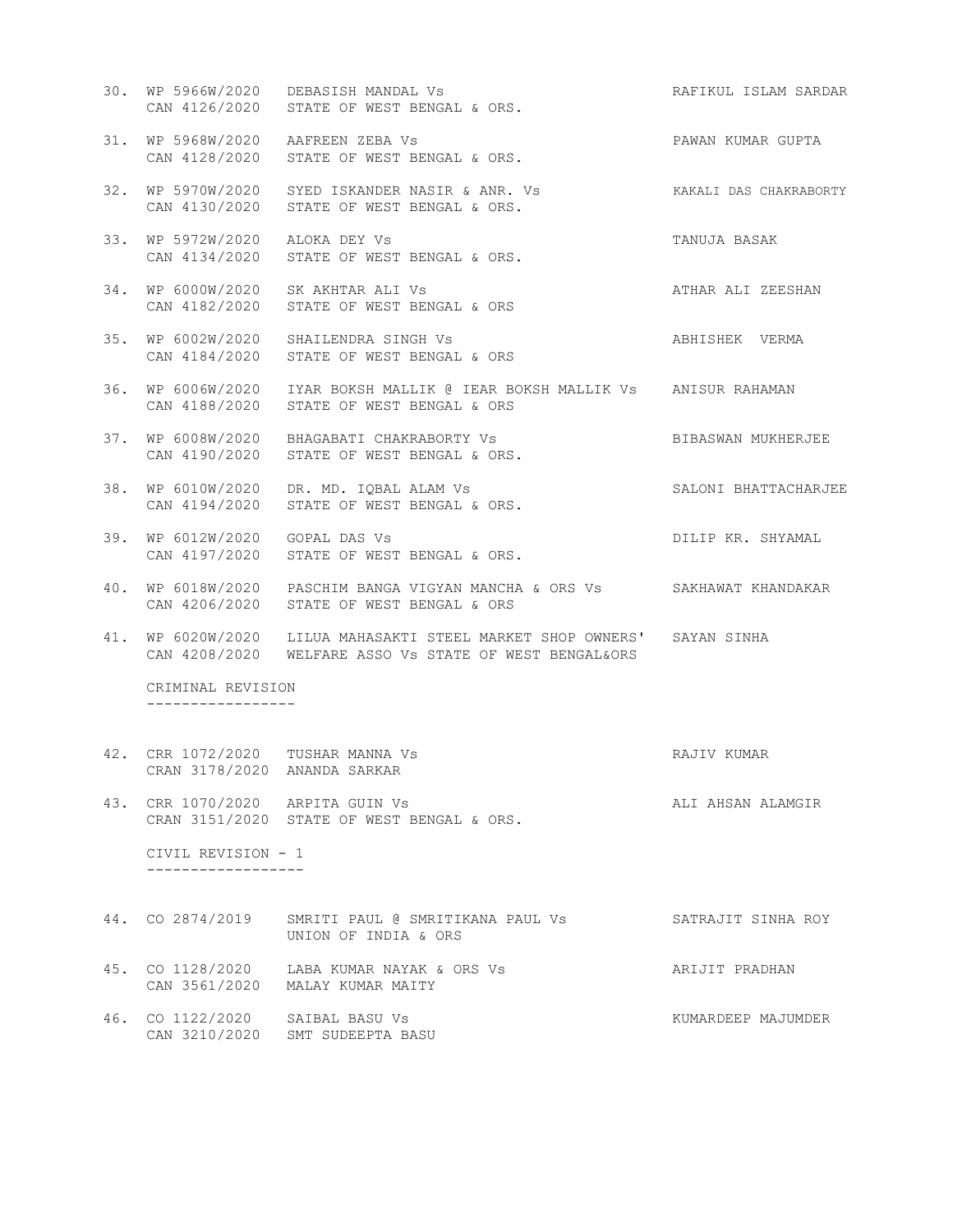BAIL IN CONNECTION WITH APPEAL ------------------------------

- 47. CRA 150/2020 RAM PRASAD BISWAS Vs PROBAL SARKAR CRAN 3085/2020 STATE OF WEST BENGAL CRAN 3086/2020
- 48. CRA 624/2019 PALASH GHOSH Vs **MANAS KUMAR** DAS CRAN 2884/2020 STATE OF WEST BENGAL CRAN 2885/2020
- 49. CRA 106/2020 MITHU KARMAKAR Vs KOUSTAV BAGCHI CRAN 2856/2020 STATE OF WEST BENGAL CRAN 2857/2020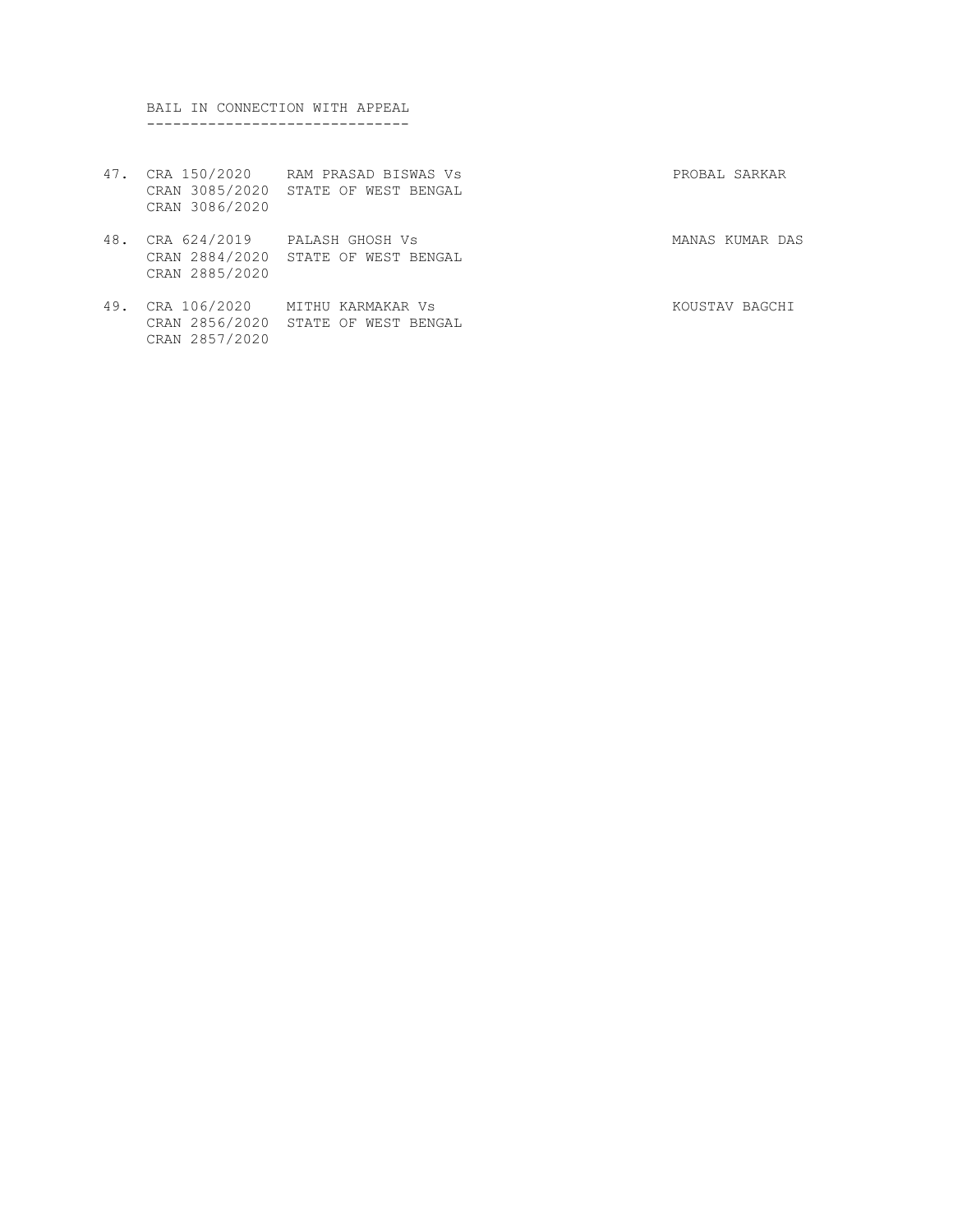## ORIGINAL SIDE ON THURSDAY, THE 6<sup>TH</sup> AUGUST, 2020 (VIA VIDEO CONFERENCING)

### AT 11:00 A.M.

#### HON'BLE JUSTICE SAHIDULLAH MUNSHI

## COURT NO. 5

#### NOTE: MATTERS WILL BE TAKEN UP THROUGH PHYSICAL HEARING ONLY WHEN BOTH THE PARTIES HAVE CONSENTED TO.

 FOR HEARING -----------

1. GA 1735/2019 IN THE GOODS OF : PRIYAMVADA DEVI BIRLA (DEC) -AND- Vs FOX & MONDAL<br>GA 1845/2019 HARSH VARDHAN LODHA & ORS. -VS- AJAY KUMAR NEWAR & ORS.KHAITAN & CO. WITH GA 1761/2019 GA 1786/2019 GA 2007/2019 TS 6/2004 NEW APPLICATIONS ----------------

2. GA 831/2020 IN THE GOODS OF : PRIYAMVADA DEVI BIRLA (DEC) -AND- VsRAJIV KUMAR HARSH VARDHAN LODHA & ORS. -VS- AJAY KUMAR NEWAR & ORS.

WITH

 GA 832/2020 GA 833/2020 GA 834/2020 GA 842/2020 GA 843/2020 GA 844/2020 CC 18/2020 CC 19/2020 CC 20/2020 TS 6/2004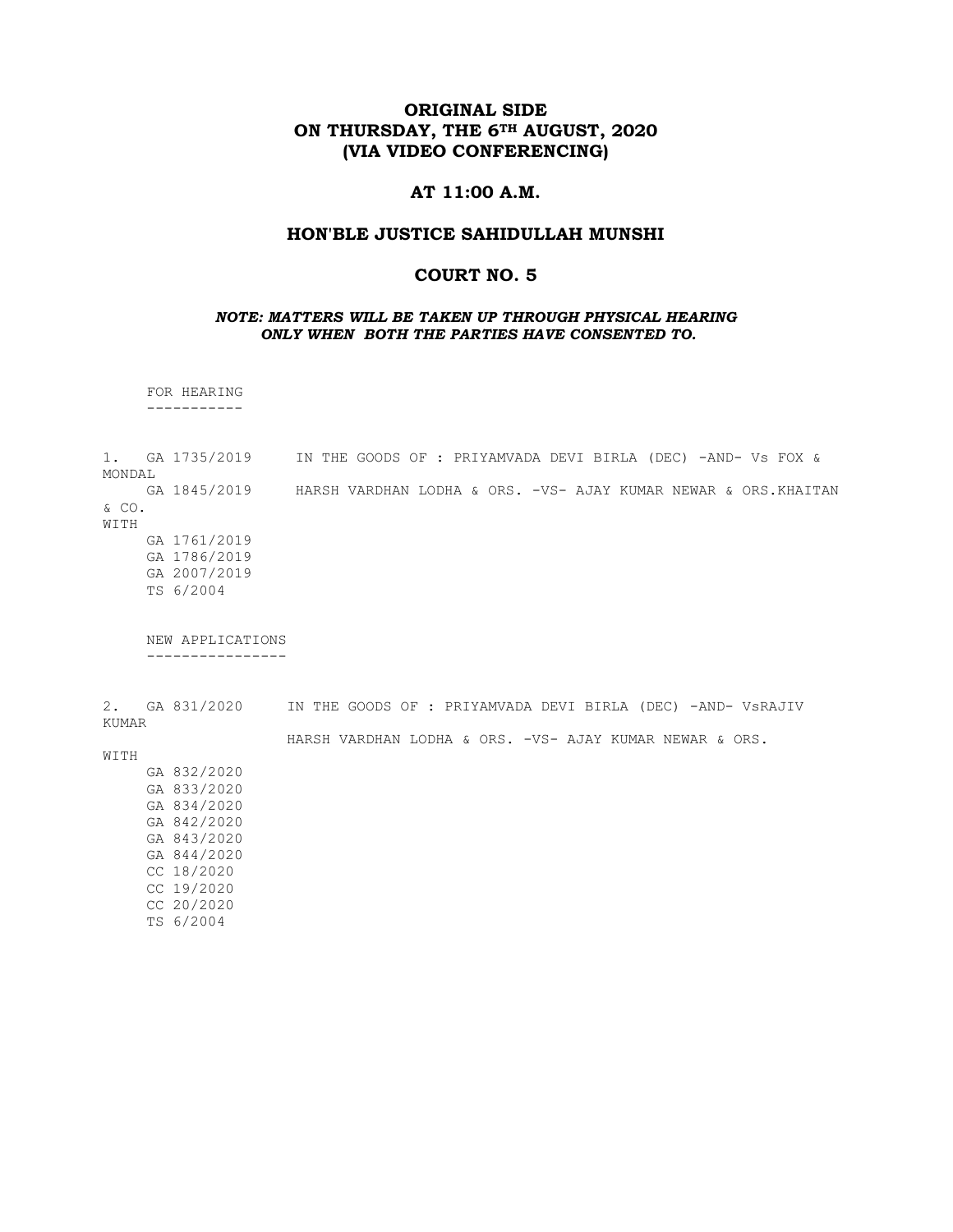# APPELLATE SIDE ON THURSDAY, THE 6TH AUGUST, 2020 COURT NO. 19 (VIA VIDEO CONFERENCE)

## AT 2:00 P.M. TO 3:30 P.M.

## HON'BLE JUSTICE MOUSHUMI BHATTACHARYA

#### NOTE : MATTERS WILL BE TAKEN UP THROUGH PHYSICAL HEARING ONLY WHEN BOTH THE PARTIES ARE AGREED.

#### MOTION ------

| 1.          | WP 5689W/2020 PARIJAT ROY Vs                                        | CAN 3576/2020    UNION OF INDIA & ANR                                                        | SURYA NEEL DAS        |
|-------------|---------------------------------------------------------------------|----------------------------------------------------------------------------------------------|-----------------------|
| 2.          | WP 4465W/2020 SASI BISWAS Vs<br>CAN 3747/2020                       | CAN 3745/2020 UNION OF INDIA & ORS                                                           | MOLLY SAHA            |
| 3.          | WP 5661W/2020 ANIMA BAGDI Vs                                        | CAN 3531/2020 STATE OF WEST BENGAL & ORS                                                     | MANAS KUMAR DAS       |
| 4.          |                                                                     | WP 5843W/2020 RAMA PRASAD MOHANTA Vs<br>CAN 3906/2020 STATE OF WEST BENGAL & ORS             | MADHURIMA SARKAR      |
| 5.          | WP 5877W/2020 PINKI DAS Vs                                          | CAN 3972/2020 STATE OF WEST BENGAL& ORS                                                      | MALAY DHAR            |
| 6.          | WP 5611W/2020<br>CAN 3378/2020                                      | SANDIPTA GANGOPADHYAY VS<br>INDIAN BANK & ORS.                                               | SHUVRO PROKASH LAHIRI |
| 7.          | WP 5631W/2020<br>CAN 3451/2020                                      | DHITARASTRA DUTTA VS<br>UNION OF INDIA & ORS                                                 | PRONAY BASAK          |
| 8.          | WP 3463W/2020<br>CAN 3651/2020<br>CAN 3652/2020                     | DR. ANANDAMAY ADAK & ORS Vs<br>UNION OF INDIA & ORS                                          | SUBRATA BANERJEE      |
| 9.          | WP 5543W/2020<br>CAN 3258/2020                                      | MURSHIDABAD PATNI CO-OPERATIVE SOCIETY<br>LTD & ANR VSSTATE OF WEST BENGAL & ORS             | SHAHAN SHAH           |
| 10.         | WP 5651W/2020<br>CAN 3515/2020                                      | M/S LCL LOGISTIX (INDIA ) PVT. LTD Vs RAKESH SARKAR<br>UNION OF INDIA& ORS                   |                       |
| 11.         | WP 5655W/2020<br>CAN 3524/2020                                      | JANNATUN TAJRIN & ANR. Vs<br>STATE OF WEST BENGAL & ORS.                                     | ALI AHSAN ALAMGIR     |
| 12.<br>WITH | CAN 1308/2020                                                       | WP 9597W/2019   AKTARUL  ISLAM  KAYAL  &  ORS Vs<br>CAN 5957/2019 STATE OF WEST BENGAL & ORS | RUCHIRA CHATTERJEE    |
|             | WP 11944W/2019<br>WP 20928W/2019<br>WP 20931W/2019<br>WP 9180W/2019 |                                                                                              |                       |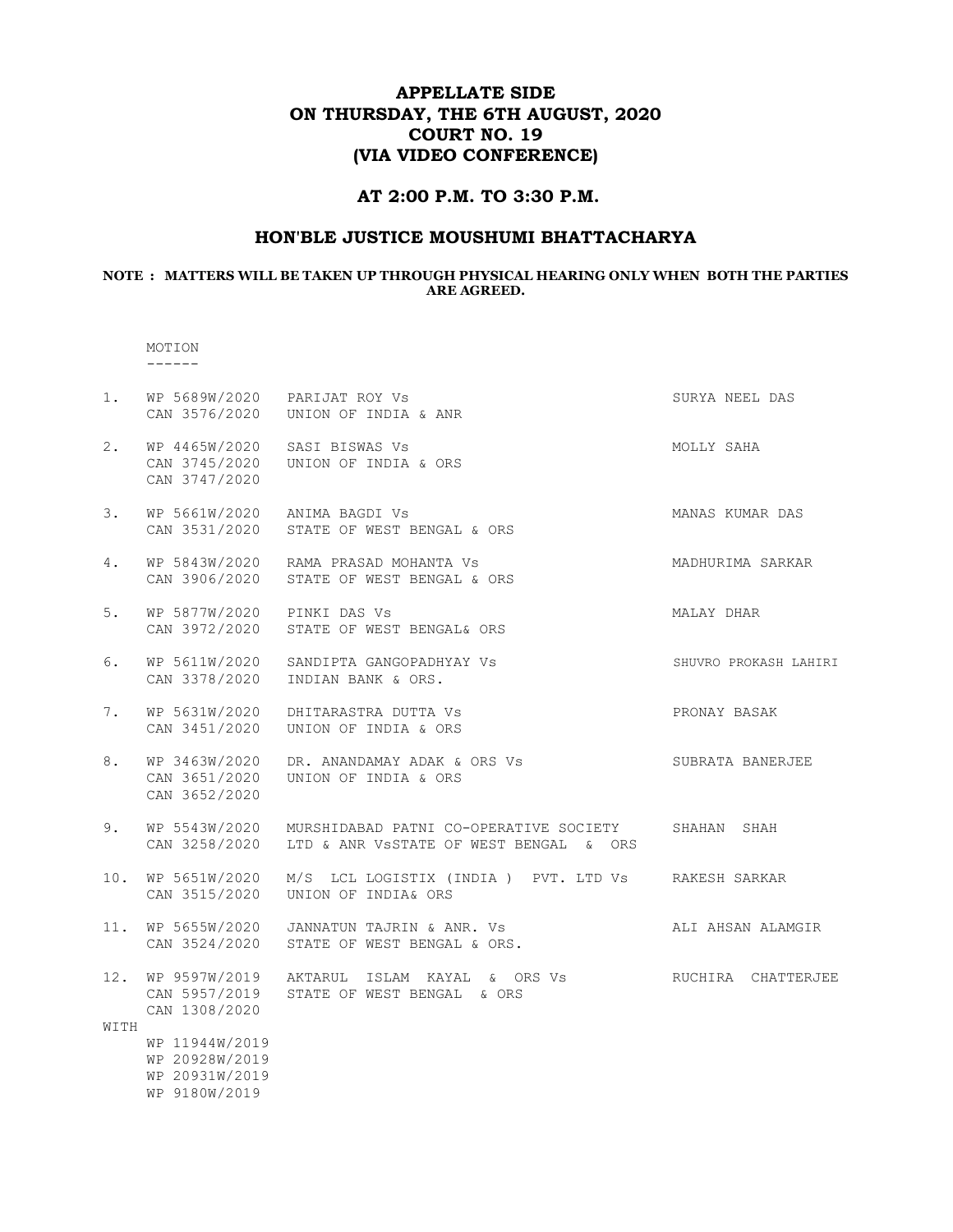| 13. | WP 5809W/2020<br>CAN 3823/2020         | MANOTOSH MAHATO & ORS Vs<br>STATE OF WEST BENGAL & ORS                                     | ANINDA BHATTACHARYA |
|-----|----------------------------------------|--------------------------------------------------------------------------------------------|---------------------|
| 14. | WP 6107W/2020<br>CAN 4363/2020         | GOUTAM KUMAR SAHOO & ORS Vs                 AMIT BARAN DASH<br>STATE OF WEST BENGAL & ORS  |                     |
|     | 15. WP 6109W/2020<br>CAN 4371/2020     | MD SAIFULLAH SK & ANR VS<br>STATE OF WEST BENGAL & ORS                                     | DEBANJAN CHATTERJEE |
| 16. | WP 6111W/2020                          | SUBARNA DUTTA Vs<br>CAN 4368/2020 SAHA INSTITUTE OF NUCLEAR PHYSICS & ORS                  | SOHAN DEY DHARA     |
| 17. | WP 6113W/2020<br>CAN 4370/2020         | GAFFAR GSAZI Vs<br>STATE OF WEST BENGAL & ORS                                              | MARIA RAHAMAN       |
| 18. |                                        | WP 6115W/2020 JIYAUL HAQUE Vs<br>CAN 4372/2020 STATE OF WEST BENGAL & ORS                  | ARGHYA CHAKRABARTI  |
| 19. | WP 6117W/2020<br>CAN 4374/2020         | DEBAJANI POLITA VS<br>STATE OF WEST BENGAL & ORS                                           | ARPAN ROY KANJILAL  |
| 20. | WP 6119W/2020<br>CAN 4376/2020         | HIMANGSHU GHOSH Vs<br>STATE OF WEST BENGAL & ORS                                           | ARNAB MUKHERJEE     |
| 21. | WP 6121W/2020<br>CAN 4379/2020         | SAIKAT GOSWAMI Vs<br>STATE OF WEST BENGAL & ORS                                            | TANUJA BASAK        |
| 22. | WP 6123W/2020<br>CAN 4381/2020         | JADUPATI BERA Vs<br>STATE OF WEST BENGAL & ORS                                             | TANUJA BASAK        |
| 23. | WP 6125W/2020<br>CAN 4386/2020         | TANMOY KUMAR KAR Vs<br>STATE OF WEST BENGAL & ORS                                          | TANUJA BASAK        |
| 24. | WP 6127W/2020<br>CAN 4394/2020         | GOPAL MONDAL Vs<br>STATE OF WEST BENGAL & ORS                                              | PANKAJ HALDER       |
| 25. | WP 6129W/2020                          | DEBU SARDAR Vs<br>CAN 4391/2020 STATE OF WEST BENGAL & ORS                                 | PROBAL SARKAR       |
| 26. | CAN 4395/2020                          | WP 6131W/2020 NAJBUL MOLLA & ORS Vs<br>STATE OF WEST BENGAL & ORS                          | PANKAJ HALDER       |
|     |                                        | 27. WP 6178W/2020 DR DALLIYA ROY Vs<br>STATE OF WEST BENGAL & ORS                          | SUROJIT DUTTA       |
|     |                                        | 28. WP 23287W/2015 RAVINDRA KR CHOPRA & ANR Vs<br>CAN 3949/2020 STATE OF WEST BENGAL & ORS | A P CHOWDHURY       |
|     | CRIMINAL REVISION<br>----------------- |                                                                                            |                     |
|     |                                        | 29. CRR 1067/2020 SUJIT BARMAN ROY & ANR Vs<br>CRAN 3001/2020 STATE OF WEST BENGAL & ANR   | M MUKHERJEE         |
|     | CIVIL REVISION<br>--------------       |                                                                                            |                     |
|     |                                        | 30. CO 1139/2020 RASHMI KHEMKA Vs<br>CAN 3861/2020 SUSHIL KUMAR KHEMKA                     | SHEBATEE DATTA      |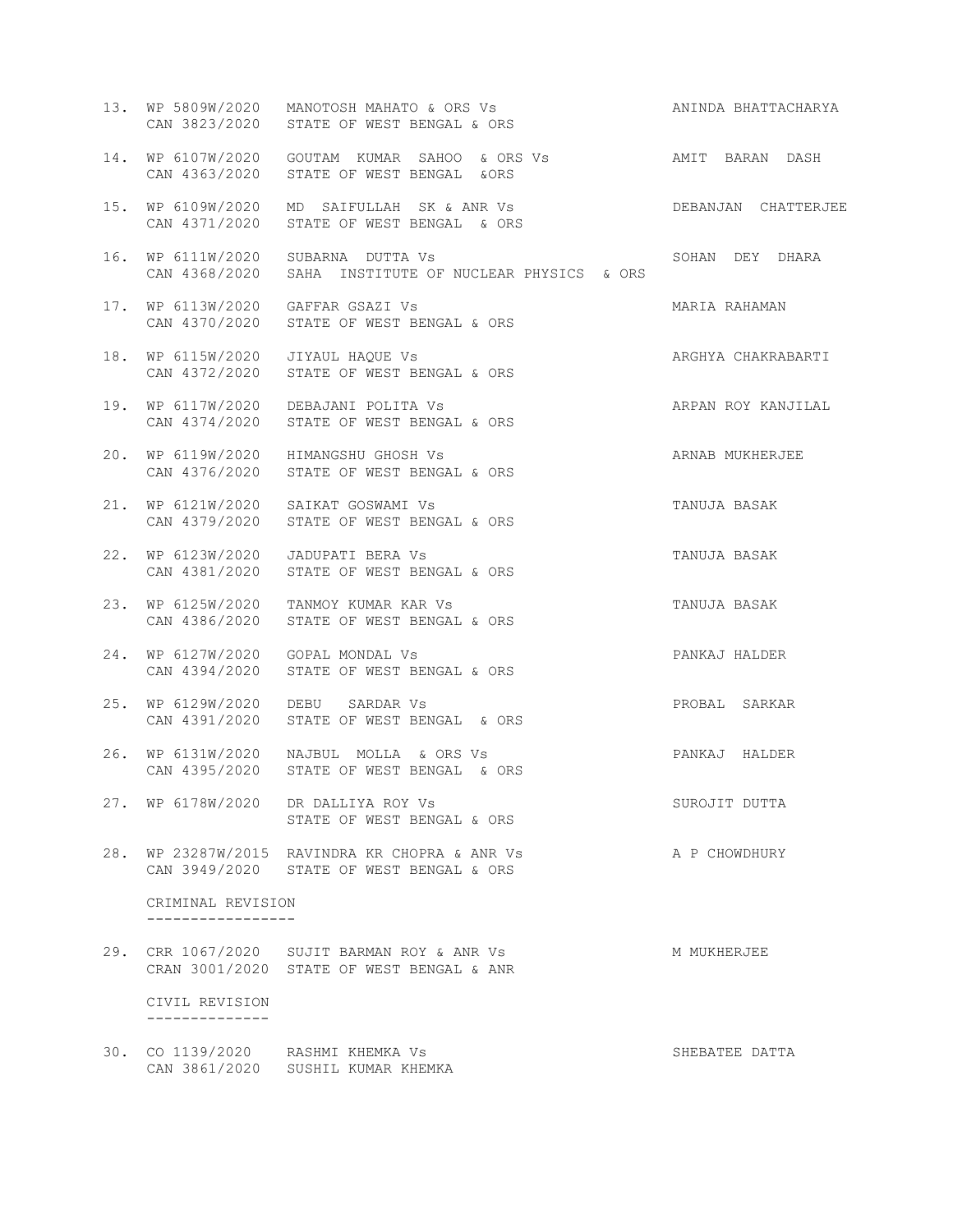# ORIGINAL SIDE ON THURSDAY, THE 06<sup>TH</sup> AUGUST, 2020 (VIA VIDEO CONFERENCING)

# COURT NO. 19 AT 2:00 P.M. TO 3:30 P.M.

## HON'BLE JUSTICE MOUSHUMI BHATTACHARYA

#### NOTE: MATTERS WILL BE TAKEN UP THROUGH PHYSICAL HEARING ONLY WHEN BOTH THE PARTIES HAVE CONSENTED TO.

 COURT APPLICATIONS UNDER ART.226 --------------------------------

| GA 931/2020 | SANTANU SENGUPTA VS                   | ARINDAM PAHI |
|-------------|---------------------------------------|--------------|
|             | KOLKATA MUNICIPAL CORPORATION AND ORS |              |

WITH

WP 217/2020

 NEW CHAMBER APPLICATIONS ------------------------

- 2. EC 873/2015 SURESH KUMAR JAIN & ORS Vs NILANJAN PAL CHOUDHURY MADANLAL JAIN & ORS
- 3. EC 121/2019 TATA MOTORS FINANCE SOLUTIONS LIMITED Vs SINHA & CO. ROADWINGS INTERNATIONAL PVT. LTD. & ANR. DEEPAK KR. SINGH(J/D)

 FOR HEARING -----------

4. AP 781/2018 LILY INDIA PRIVATE LIMITED Vs SINGHVI & CO. DOLLAR INDUSTRIES LIMITED & ANR.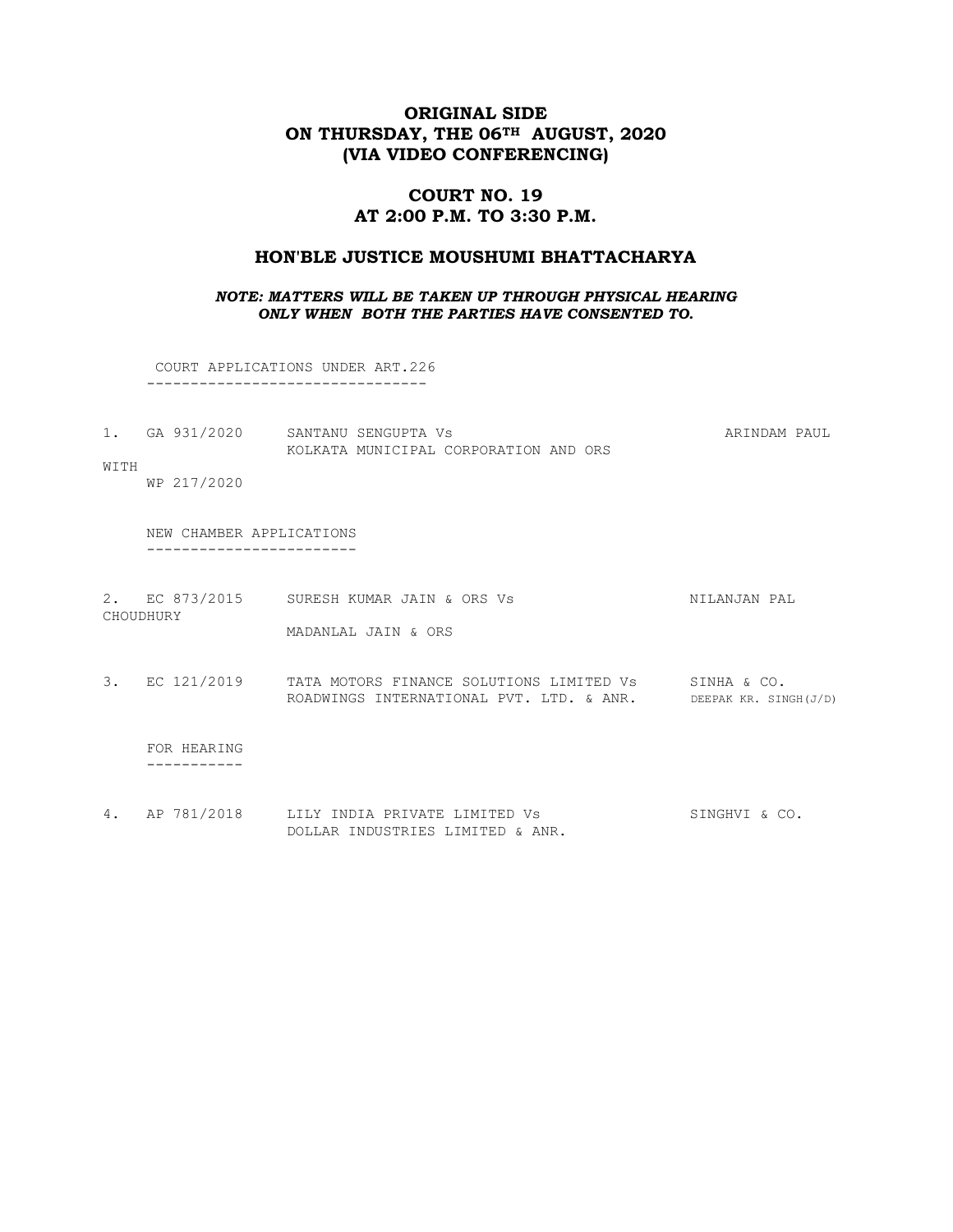# ORIGINAL SIDE ON THURSDAY, THE 6TH AUGUST , 2020

## (VIA VIDEO CONFERENCE )

## AT 11:00 AM

## THE HON'BLE JUSTICE SHEKHAR B. SARAF

#### NOTE : MATTERS WILL BE TAKEN UP THROUGH PHYSICAL HEARING ONLY WHEN BOTH THE PARTIES HAVE CONSENTED TO.

NEW MOTIONS

-----------

1. GA 871/2020 BALASORE ALLOYS LTD Vs MS. SHIVANGI THARD

MEDIMA LLC

WITH

CS 59/2020

GA 872/2020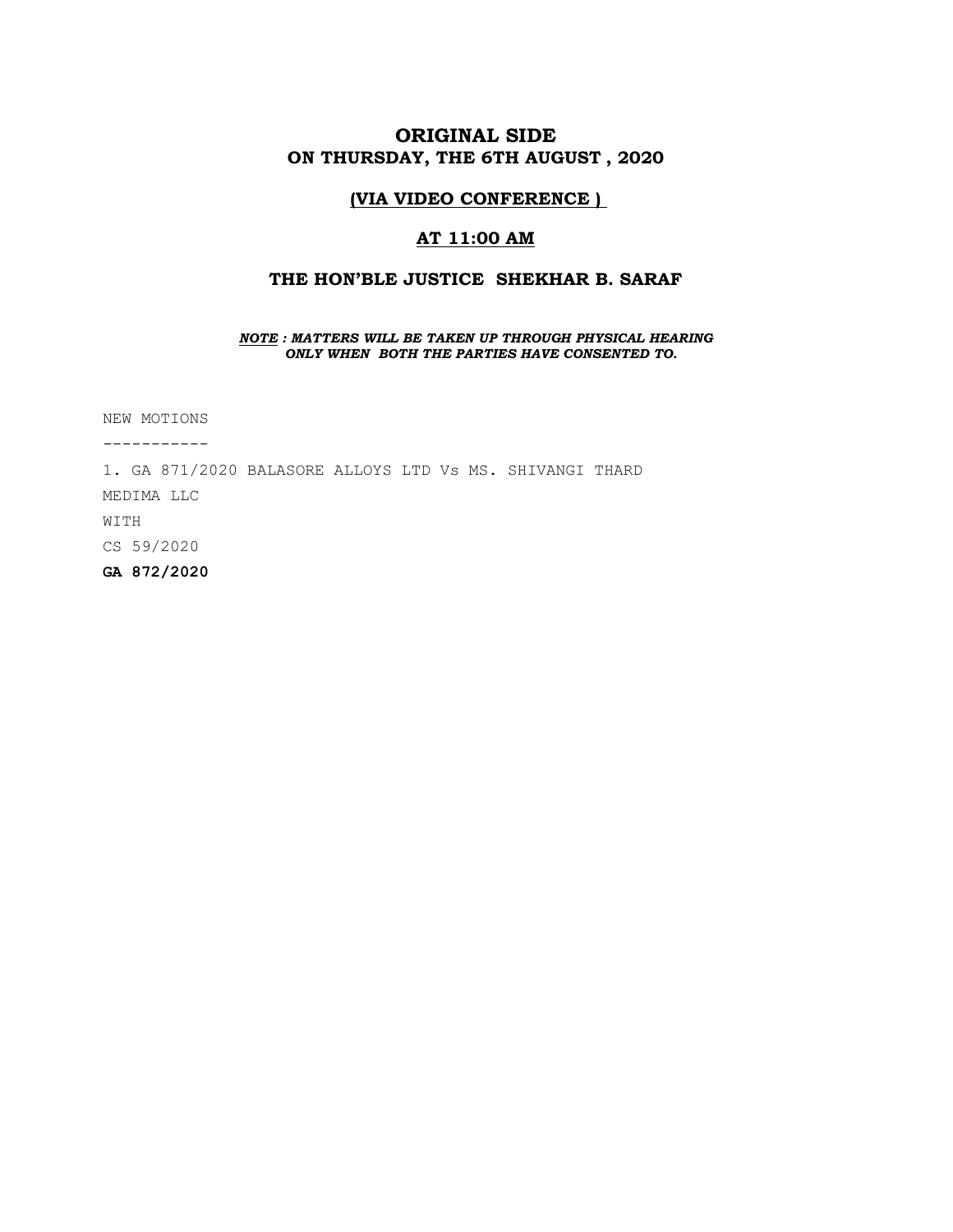# APPELLATE SIDE ON THURSDAY, THE 6TH AUGUST , 2020

## (VIA VIDEO CONFERENCE )

## AT 11:00 AM

## THE HON'BLE JUSTICE SHEKHAR B. SARAF

#### NOTE : MATTERS WILL BE TAKEN UP THROUGH PHYSICAL HEARING ONLY WHEN BOTH THE PARTIES HAVE CONSENTED TO.

 MOTION ------

- 1. WP 5595W/2020 UNIVALUE PROJECTS PRIVATE LIMITED Vs UJJIAINI CHATTERJEE CAN 3347/2020 UNION OF INDIA & ORS 2. WP 5861W/2020 SUGNUS INVESTMENT AND FINANCE PVT LTD & ORS Vs
- RAJASH UPADHYAY CAN 3937/2020 UNION OF INDIA & ORS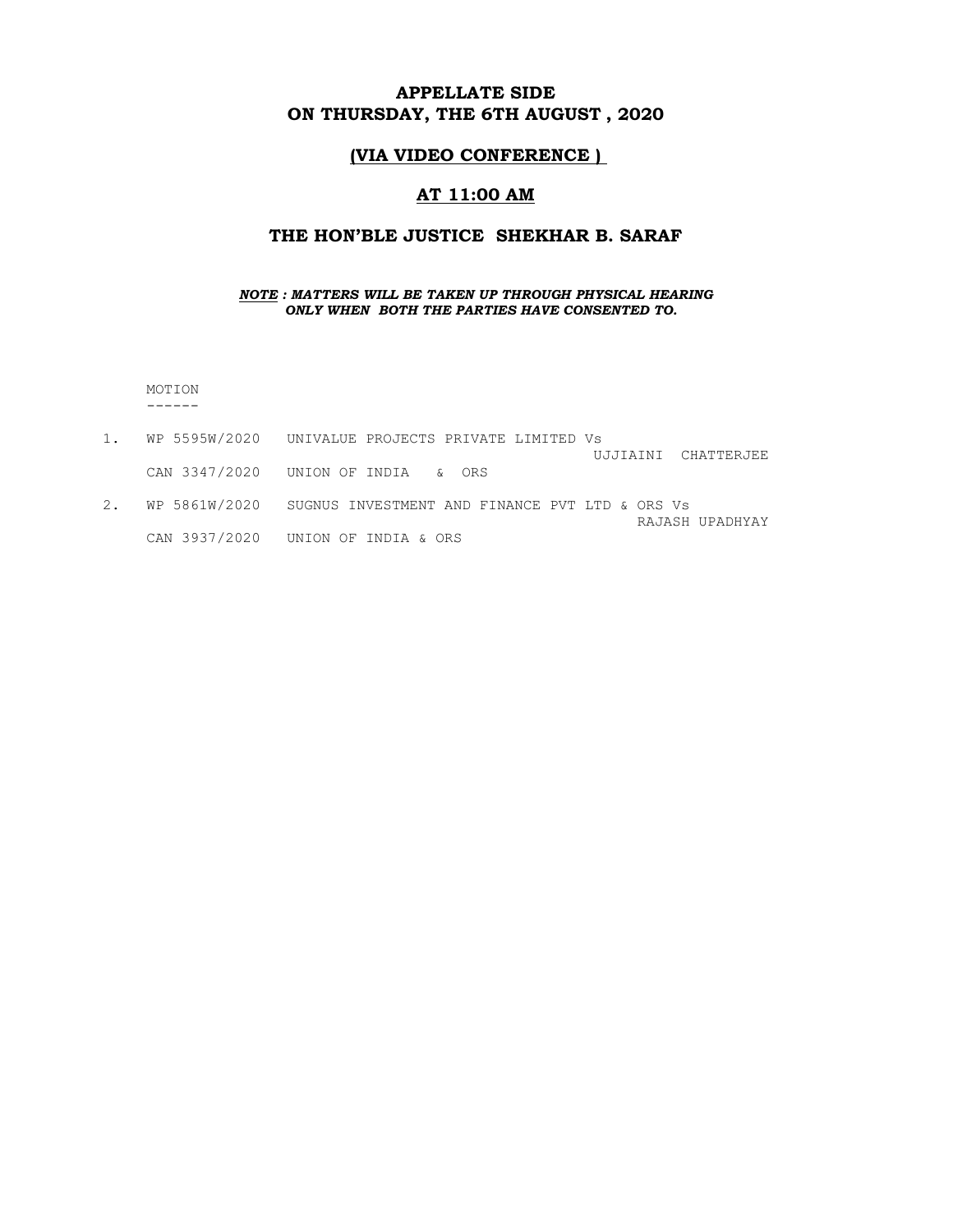# APPELLATE SIDE ON THURSDAY, THE 6TH AUGUST, 2020 COURT NO. 12 (VIA VIDEO CONFERENCE)

## AT 2:00 P.M. TO 3:30 P.M.

# HON'BLE JUSTICE ABHIJIT GANGOPADHYAY

#### NOTE : MATTERS WILL BE TAKEN UP THROUGH PHYSICAL HEARING ONLY WHEN BOTH THE PARTIES ARE AGREED.

#### MOTION ------

| $1$ . | CAN 4154/2020                  | WP 5986W/2020 SK SAFIKUL ISLAM & ANR Vs<br>STATE OF WEST BENGAL & ORS                                        | PINTU KARAR          |
|-------|--------------------------------|--------------------------------------------------------------------------------------------------------------|----------------------|
| 2.    | CAN 4212/2020                  | WP 6004W/2020 KUMKUM MITTAL & ORS Vs<br>STATE OF WEST BENGAL& ORS                                            | AMRITA PANJA MOULICK |
| 3.    | CAN 3742/2020                  | WP 5764W/2020 RAJU DHARA & ORS Vs<br>STATE OF WEST BENGAL & ORS                                              | PARTHA CHAKRABORTY   |
| 4.    | CAN 3741/2020                  | WP 5762W/2020 BRAHM ALLOYS LIMITED & ANR Vs<br>WEST BENGAL FINANCIAL CORPORATION & ORS                       | KAUSIK BISWAS        |
| 5.    | CAN 3726/2020                  | WP 5754W/2020 SATYADAS SARDER Vs<br>STATE OF WEST BENGAL                                                     | SUDARSHAN GHOSH      |
| 6.    | CAN 4098/2020                  | COAL INDIA LTD. & ORS.                                                                                       |                      |
| 7.    | WP 5722W/2020<br>CAN 3658/2020 | SNEHANSHU SEKHAR GHORAI VS SOURAV DUTTA<br>STATE OF WEST BENGAL& ORS                                         |                      |
| 8.    | CAN 3839/2020                  | WP 5820W/2020 MARIRAM DAS Vs<br>STATE OF WEST BENGAL                                                         | DEBABRATA DAS GUPTA  |
| 9.    | WP 5816W/2020<br>CAN 3834/2020 | GOUTAM ROY Vs<br>THE WBSEDCL & ORS                                                                           | BIKASH GOSWASMI      |
| 10.   | WP 5814W/2020<br>CAN 3832/2020 | H.M.C. & MORS                                                                                                |                      |
| 11.   | WP 5884W/2020<br>CAN 3985/2020 | M/S KOD DEVELOPERS LLP & ANR Vs SAPTARSHI BHATTACHARJEE<br>W.B. HOUSING INFRASTRUCTURE DEV.CORPORATION & ORS |                      |
| 12.   | WP 5888W/2020<br>CAN 4004/2020 | SOMNATH DAS Vs<br>STATE OF WEST BENGAL & ORS                                                                 | SALONI BHATTACHARJEE |
| 13.   | WP 5892W/2020<br>CAN 4011/2020 | TAPAS SAMANTA Vs<br>STATE OF WEST BENGAL & ORS                                                               | KESHAB CHANDRA DAS   |
| 14.   | WP 6016W/2020<br>CAN 4204/2020 | SAMRT SPACE INFRASTRUCTURE PVT. LTD & ORS VSMAGJAJIT MUKHERJEE<br>UNION OF INDIA& ORS                        |                      |
|       | 15. WP 6022W/2020              | SMARTSPACE INFRASTRUCTURE PRIVATE LIMITED MEGHAJIT MUKHERJEE<br>& ORS Vs UNION OF INDIA & ORS                |                      |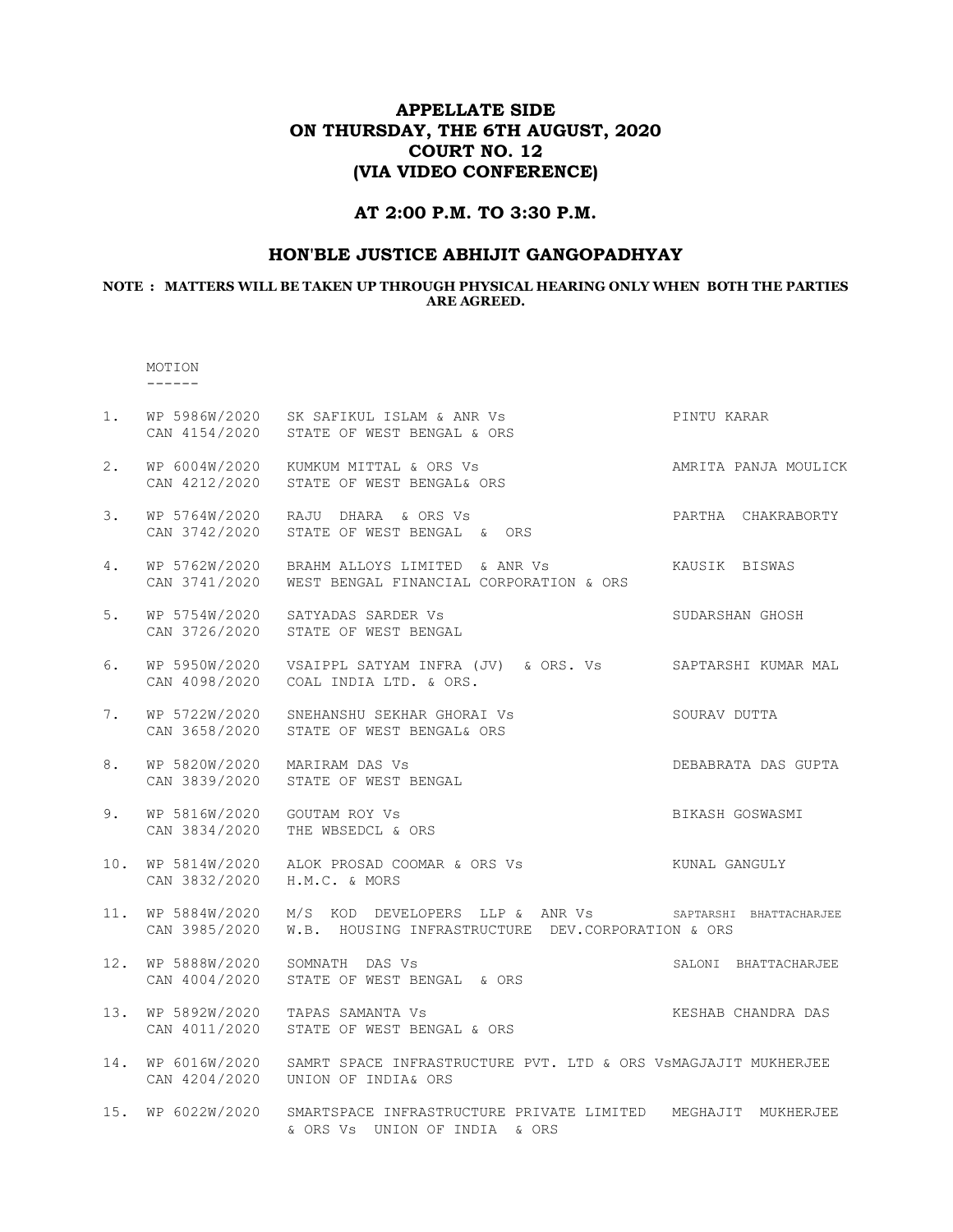|      |                                          | 16. WP 4048W/2020 BISWAMIT PATRA Vs<br>CESC LIMITED & ANR                                                                                  | INDRANIL HALDER    |
|------|------------------------------------------|--------------------------------------------------------------------------------------------------------------------------------------------|--------------------|
|      | 17. WP 3976W/2020 SUBIR SAHA Vs          | STATE OF WEST BENGAL & ORS                                                                                                                 | ITI DUTTA          |
|      |                                          | 18. WP 5932W/2020 ACCORD ADVERTISING PRIVATE LIMITED & ANR. VSSAPTARSHI KUMAR MAL<br>STATE OF WEST BENGAL                                  |                    |
|      |                                          | 19. WP 6172W/2020 SHYAM LAL YADAV Vs<br>CAN 4473/2020 STATE OF WEST BENGAL & ORS                                                           | ARPAN GUHA         |
|      |                                          | 20. WP 6174W/2020 SMT APARNA DAS ( MAITY) Vs<br>APURBA GHOSH<br>CAN 4475/2020 UNION OF INDIA & ORS                                         |                    |
|      | 21. WP 6176W/2020 RAJESH DAS Vs          | CAN 4478/2020 STATE OF WEST BENGAL & ORS                                                                                                   | SUDIP SAMADDER     |
|      |                                          | 22. WP 6180W/2020 MINTU BARMAN & ORS Vs<br>CAN 4484/2020 STATE OF WEST BENGAL & ORS                                                        | ALI AHSAN ALAMGIR  |
| 23.  |                                          | WP 6182W/2020 SUBRATA SARDAR & ORS Vs<br>CAN 4491/2020 STATE OF WEST BENGAL & ORS                                                          | SOBHAN MAJUMDAR    |
|      |                                          | 24. WP 6184W/2020 BANFUL ENTERPRISE & CO. & ANR Vs MALABIKA ROY DEY<br>CAN 4501/2020 STATE OF WEST BENGAL & ORS                            |                    |
|      |                                          | 25. WP 6186W/2020 KANAI LAL DAS Vs<br>STATE OF WEST BENGAL & ORS                                                                           | KAMAL KANTA KAR    |
| WITH | CAN 4504/2020                            |                                                                                                                                            |                    |
|      |                                          | 26. WP 6188W/2020 SWAPAN KUMAR PRADHAN Vs<br>CAN 4510/2020 STATE OF WEST BENGAL & ORS                                                      | KAMAL KANTA KAR    |
|      |                                          | 27. WP 6190W/2020 KANAI LAL DAS Vs<br>CAN 4512/2020 STATE OF WEST BENGAL & ORS                                                             | KAMAL KANTA KAR    |
| 28.  |                                          | WP 6192W/2020 DIPAK NASKAR Vs<br>CAN 4513/2020 UNION OF INDIA & ORS                                                                        | AVIJIT CHAKRABORTY |
|      | CAN 4520/2020                            | 29. WP 6194W/2020 DILIP BHATTACHARJEE Vs<br>STATE OF WEST BENGAL & ORS                                                                     | KAMAL KANTA KAR    |
|      |                                          | 30. WP 6196W/2020 SRI ISWAR JAGADISWAR & SRI ISWAR NAKULESWAR K.M. HOSSAIN<br>CAN 4525/2020 SHIB THAKUR& ANR VS STATE OF WEST BENGAL & ORS |                    |
|      |                                          | 31. WP 6198W/2020 MD NURUL ISLAM Vs<br>CAN 4529/2020 STATE OF WEST BENGAL & ORS                                                            | MD YOUNUSH MONDAL  |
|      | CIVIL REVISION - 1<br>------------------ |                                                                                                                                            |                    |
|      | 32. CO 1144/2020 PINTU MODAK Vs          |                                                                                                                                            | MANAS KUMAR DAS    |
|      | CAN 3971/2020 HEMANTA PAUL               |                                                                                                                                            |                    |
|      |                                          | 33. CO 1134/2020 HEMLATA DEVI Vs<br>CAN 3706/2020 M/S, DEORAM SARAN & CO & ORS                                                             | SUPARNA BISWAS     |
|      | CAN 3670/2020 NANI GOPAL DAS             | 34. CO 1132/2020 HEMLATA RUNGTA Vs                                                                                                         | SANWAL TIBREWAL    |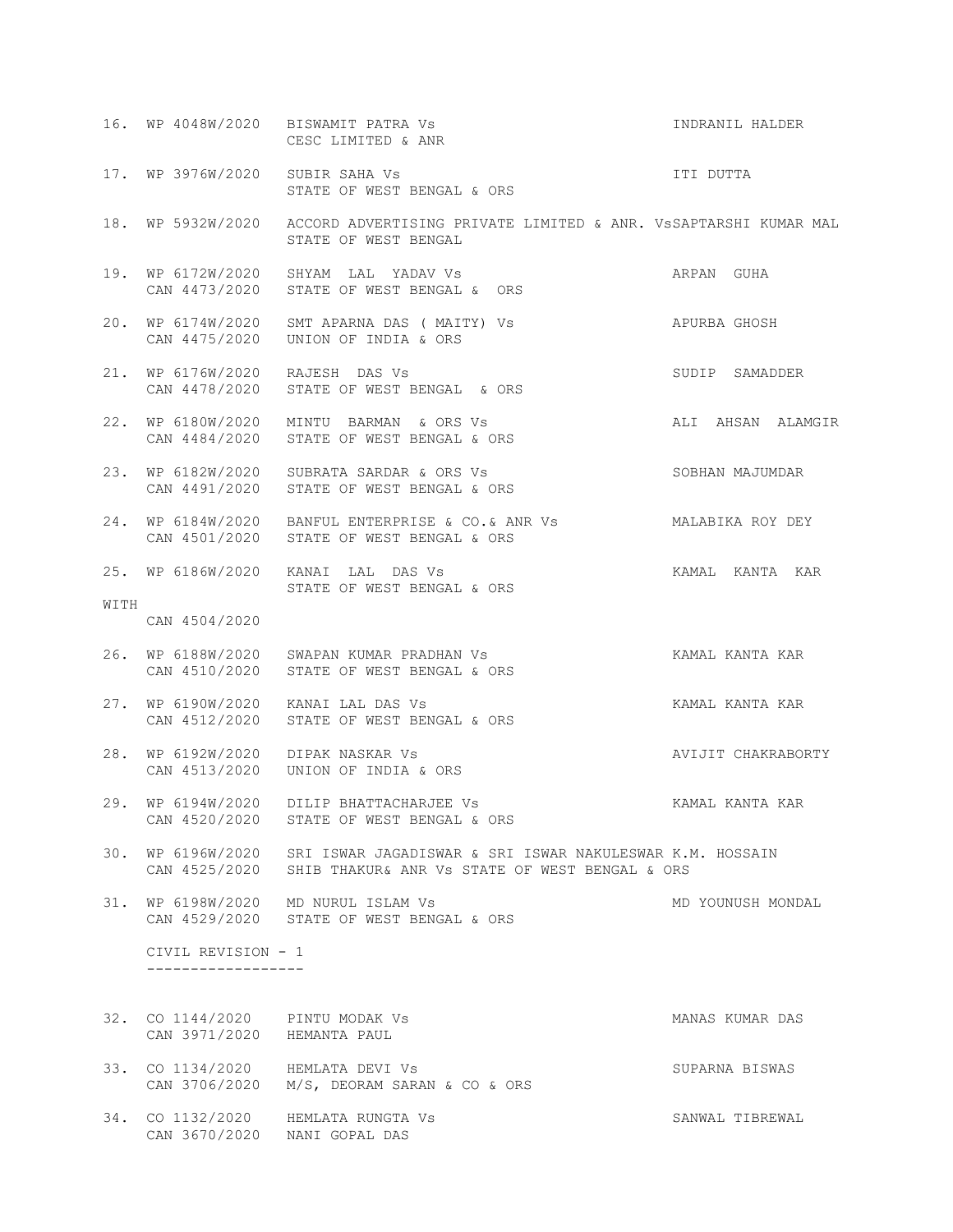|             |                                                    | 35. CO 1096/2020 SAROJ GOENKA & ORS Vs<br>MD. SHAHJAHAN & ORS                                                                                 | AMAL KUMAR SAHA    |  |
|-------------|----------------------------------------------------|-----------------------------------------------------------------------------------------------------------------------------------------------|--------------------|--|
| WITH        | CO 1097/2020                                       |                                                                                                                                               |                    |  |
|             | 36. CO 1142/2020 SOMA PANDA Vs                     | CAN 3954/2020 PRADIP KUMAR PANDA                                                                                                              | AMITABHA GHOSH     |  |
|             |                                                    | 37. CO 1140/2020 M/.S SKYLARK CIVIL WORKS PVT LTD Vs<br>CAN 3863/2020 MD SIKENDER ALI & ORS                                                   | IFTEKAR MUNSHI     |  |
|             | NEW MOTION<br>----------                           |                                                                                                                                               |                    |  |
|             |                                                    | 38. WP 6024W/2020 COASTAL SEAWAYS (ISLAND ) PVT LTD & ANR Vs GOPALA BINNU KUMAR<br>CAN 4214/2020 ANDAMAN & NICOBAR STATE CO-OP BANK LTD & ANR |                    |  |
|             | 39. WP 6028W/2020 MS. MAMTA Vs<br>CAN 4238/2020    | CAN 4226/2020 MEDICAL COUNCIL OF INDIA & ORS                                                                                                  | GOPLAL BINDU KUMAR |  |
|             | CRIMINAL REVISION<br>------------------            |                                                                                                                                               |                    |  |
|             |                                                    | 40. CRR 1052/2020 KAUSIK MITRA Vs<br>CRAN 2613/2020 IPSITA MITRA ROY                                                                          | SANANDA GANGULI    |  |
|             |                                                    | 41. CRR 1064/2020 PRATIMA SAMANTA Vs<br>CRAN 2934/2020 STATE OF WEST BENGAL                                                                   | DEEPAK PRAHLADKA   |  |
|             | 42. CRR 1084/2020 VIJAY KUJUR Vs<br>CRAN 3396/2020 | CRAN 3395/2020 STATE OF WEST BENGAL                                                                                                           | V D SHIVA BALAN    |  |
|             |                                                    | 43. CRR 1080/2020 MOFIJUL SK. & ANR Vs<br>CRAN 3335/2020 STATE OF WEST BENGAL & ANR                                                           | SOUMYA NAG         |  |
|             |                                                    | 44. CRR 1078/2020 HAIDER ALI KHAN Vs<br>CRAN 3311/2020 STATE OF WEST BENGAL & ORS                                                             | SUBHAJIT DAS       |  |
|             | APPLICATION                                        |                                                                                                                                               |                    |  |
| 45.<br>WITH |                                                    | CRA 182/2020 GUMA GURUNG@GOMA KHAWAS Vs<br>CRAN 3394/2020 STATE OF WEST BENGAL                                                                | ANJAN CHOWDHURY    |  |
|             | CRA 8/2020                                         |                                                                                                                                               |                    |  |

CRAN 3394/2020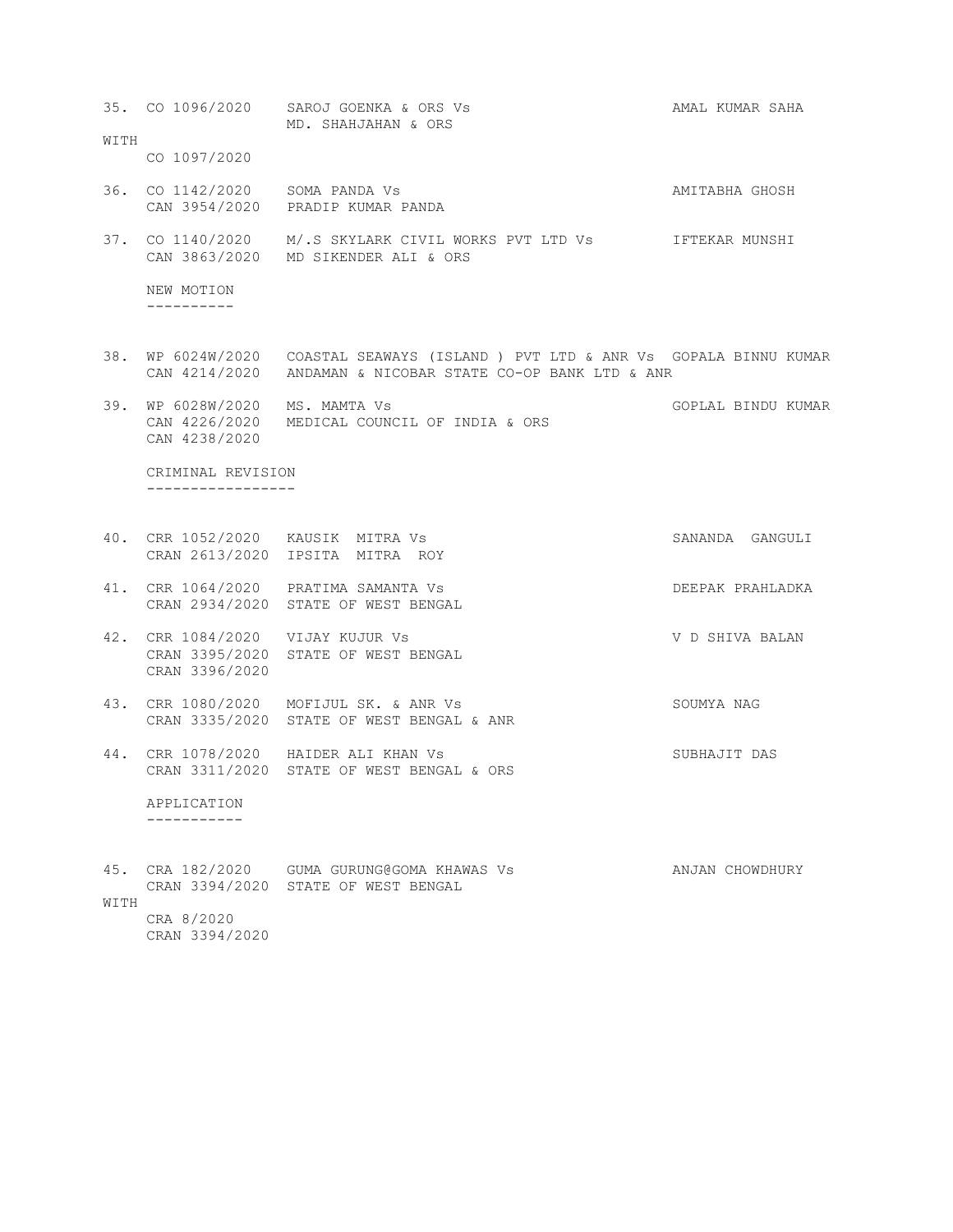# ORIGINAL SIDE ON THURSDAY, THE 06<sup>TH</sup> AUGUST, 2020 (VIA VIDEO CONFERENCING) COURT NO. 12

## AT 2:00 P.M. TO 3:30 P.M.

#### HON'BLE JUSTICE ABHIJIT GANGOPADHYAY

#### NOTE: MATTERS WILL BE TAKEN UP THROUGH PHYSICAL HEARING ONLY WHEN BOTH THE PARTIES HAVE CONSENTED TO.

 NEW MOTIONS -----------

1. AP 722/2019 SREI EQUIPMENT FINANCE LIMITED Vs SINHA & CO. GA 754/2020 AMRITSAR MSW LIMITED & ANR. GA 894/2020

 NEW CHAMBER APPLICATIONS ------------------------

2. EC 122/2019 TATA MOTORS FINANCE SOLUTIONS LIMITED Vs SINHA & CO. ROADWINGS INTERNATIONAL PVT. LTD. & ANR. DEEPAK KR. SINGH(J/D)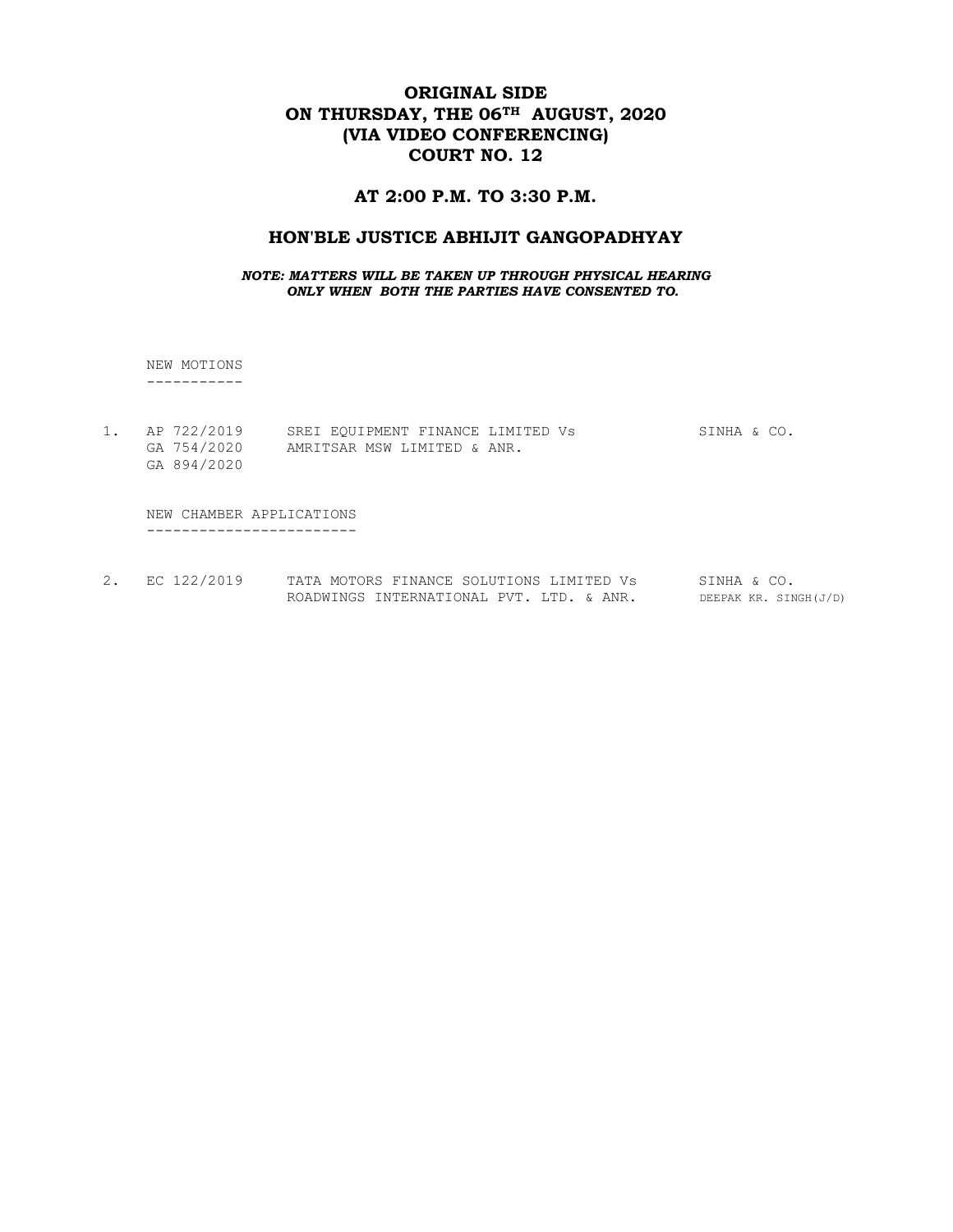# APPELLATE SIDE ON THURSDAY, THE 6TH AUGUST, 2020 COURT NO. 11 (VIA VIDEO CONFERENCE)

## AT 2:00 P.M. TO 3:30 P.M.

## HON'BLE JUSTICE SUVRA GHOSH

#### NOTE : MATTERS WILL BE TAKEN UP THROUGH PHYSICAL HEARING ONLY WHEN BOTH THE PARTIES ARE AGREED.

#### MOTION ------

| 1.  |                                | WP 6059W/2020 MD. MOHIDUR RAHAMAN Vs<br>CAN 4272/2020 STATE OF WEST BENGAL & ORS                                      | MRITYUNJOY CHATTERJEE  |
|-----|--------------------------------|-----------------------------------------------------------------------------------------------------------------------|------------------------|
| 2.  | WP 6071W/2020<br>CAN 4287/2020 | SUSANTA DUTTA Vs<br>STATE OF WEST BENGAL & ORS                                                                        | RAMA HALDER            |
| 3.  |                                | WP 6073W/2020 SAMIMA BEGUM & ANR Vs<br>CAN 4291/2020 STATE OF WEST BENGAL & ORS                                       | SOUMAVA MUKHERJEE      |
| 4.  |                                | WP 6075W/2020 M/S ISHAN INFORMATION SERVICES PVT. LTD MILADRI BANERJEE<br>CAN 4294/2020 & ANR Vs UNION OF INDIA & ORS |                        |
| 5.  | WP 6077W/2020<br>CAN 4298/2020 | NASER HALDER VS<br>STATE OF WEST BENGAL & ORS                                                                         | RAMIJ MUNSHI           |
| 6.  |                                | WP 6079W/2020 BABULAL SAPUI Vs<br>CAN 4301/2020 STATE OF WEST BENGAL & ORS                                            | SUMITAVA CHAKARABORTY  |
| 7.  |                                | WP 6081W/2020 BIMAN CHANDRA PAL Vs<br>CAN 4303/2020 STATE OF WEST BENGAL& ORS                                         | BUDDHADEV BHUNIA       |
| 8.  | WP 6083W/2020                  | MANAS KUMAR MISRA Vs<br>CAN 4309/2020 STATE OF WEST BENGAL & ORS                                                      | SUBHAJIT CHOWDHURY     |
| 9.  |                                | WP 6005W/2020 SRIDEV CHANDRA SAUTYA Vs<br>CAN 4186/2020 STATE OF WEST BENGAL & ORS                                    | SUMITA SARKAR          |
| 10. |                                | WP 6007W/2020 ARABINDA KARMAKAR Vs<br>CAN 4189/2020 STATE OF WEST BENGAL & ORS                                        | SANJAY CHAKRABORTY     |
| 11. | WP 6009W/2020<br>CAN 4192/2020 | DIPESH DUTTA Vs<br>UNION OF INDIA & ORS                                                                               | PHATICK CHANDRA DAS    |
| 12. |                                | WP 6011W/2020 SUMAN BHATTACHARYYA Vs<br>CAN 4196/2020 STATE OF WEST BENGAL & ORS                                      | GOBINDA CHANDRA BAIDYA |
| 13. | CAN 4201/2020                  | WP 6013W/2020 KANIKA BANDYOPADHYAY Vs<br>CAN 4199/2020 STATE OF WEST BENGAL & ORS                                     | SAKTI PADA JANA        |
| 14. | CAN 4203/2020                  | WP 6015W/2020 JOYDIP MITRA Vs<br>STATE OF WEST BENGAL& ORS                                                            | PAPPU ADHIKARI         |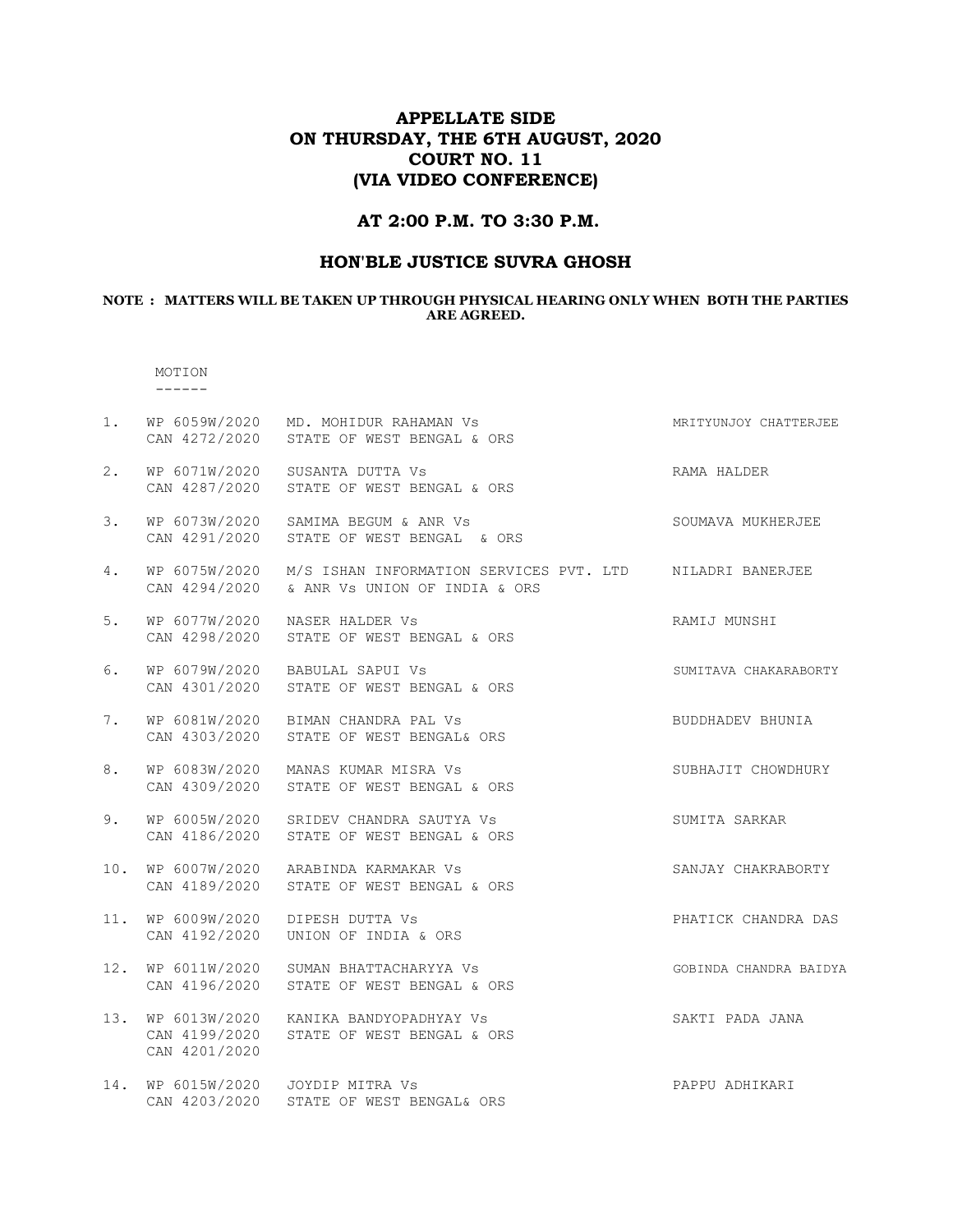|     |                                               | 15. WP 6017W/2020 SOUDIP BHADURI Vs<br>CAN 4205/2020 SISTER NIVEDITA UNIVERSITY & ORS                                             | PAPPU ADHIKARI               |
|-----|-----------------------------------------------|-----------------------------------------------------------------------------------------------------------------------------------|------------------------------|
|     |                                               | 16. WP 6019W/2020 SMARTSPACE INFRASTRUCTURE PVT.LTD& ANR Vs MEGHAJIT MUKHERJEE<br>CAN 4207/2020 UNION OF INDIA& ORS               |                              |
|     |                                               | 17. WP 6021W/2020 KALPANA BHATTACHARJEE Vs<br>CAN 4209/2020 STATE OF WEST BENGAL & ORS                                            | SAYAN SINHA                  |
| 18. | WP 6023W/2020                                 | SEASHELL HOTELS AND RESORTS & ORS Vs MEGHAJIT MUKHERJEE<br>CAN 4211/2020 UNION OF INDIA & ORS                                     |                              |
| 19. |                                               | WP 6149W/2020 SK. ALI HOSSAIN & ANR Vs<br>CAN 4440/2020 – STATE OF WEST BENGAL & OBS<br>CAN 4440/2020 STATE OF WEST BENGAL & ORS. | MADHURIMA SARKAR             |
|     | 20. WP 6159W/2020 MANISA BERA Vs              | CAN 4454/2020 STATE OF WEST BENGAL & ORS                                                                                          | GOUTAM ACHARYA               |
| 21. |                                               | WP 6161W/2020 RAFIKUL ISLAM & ORS Vs<br>CAN 4456/2020 STATE OF WEST BENGAL & ORS                                                  | MARIA RAHAMAN                |
| 22. |                                               | WP 6163W/2020 MANIK LAL BHATTA Vs<br>CAN 4459/2020 STATE OF WEST BENGAL & ORS                                                     | SAYAN DE                     |
|     |                                               | 23. WP 6165W/2020 PRATAP SINGHA BARUA Vs<br>CAN 4461/2020 STATE OF WEST BENGAL & ORS.                                             | GOLAM MD.                    |
| 24. | WP 6167W/2020 SAILEN PAL Vs                   | CAN 4464/2020 STATE OF WEST BENGAL & ORS.                                                                                         | PARTHA PRATIM DUTT           |
| 25. |                                               | WP 6169W/2020 BELU KUMAR & ANR Vs<br>CAN 4466/2020 STATE OF WEST BENGAL & ORS                                                     | ANKITA DEY                   |
| 26. | CAN 4468/2020                                 | WP 6171W/2020 RAJ NARAYAN TANDON & ORS Vs<br>KOLKATA MUNICIPAL CORPORATION & ORS                                                  | AMIT GUPTA                   |
| 27. | WP 2013W/2020                                 | MOUMITA DUBEY (MINOR) REP. BY HER FATHER SUROJIT DUTTA<br>CAN 3195/2020 SWAPAN DUBEY Vs W.B. UNIVERSITY OF HELATH SCIENCES & ORS  |                              |
| 28. | WP 2015W/2020 MONDIP CHEL Vs<br>CAN 3202/2020 | W.B. UNIVERSITY OF HEALTH SCIENCES & ORS                                                                                          | SUROJIT DUTTA                |
|     | 29. WP 5685W/2020 MANIK DAS Vs                | CAN 3569/2020 STATE OF WEST BENGAL & ORS,.                                                                                        | SAHEB BANERJEE               |
|     |                                               | 30. WP 5747W/2020 SHANTANU CHAKRABARTY Vs<br>CAN 3713/2020 STATE OF WEST BENGAL & ORS                                             | PRONOY BASAK                 |
| 31. | WP 6067W/2020<br>CAN 4283/2020                | ANDAMAN & NICOBAR STATE CO OPERATIVE MD. ALPAZ ANSARI<br>BANK LTD. & ANR Vs ANDAMAN & NICOBAR ADMINISTRATION & ORS                |                              |
| 32. | WP 5639W/2020                                 | TATHAGATA DATTA VS                                                                                                                | TATHAGATA DATTA<br>IN PERSON |
|     |                                               | CAN 3475/2020 UNION OF INDIA& ORS                                                                                                 |                              |
|     | CRIMINAL REVISION                             |                                                                                                                                   |                              |

33. CRR 1085/2020 PARTHA PRATIM KUMNDU & ORS Vs SOMNATH ROY CHOWDHURY CRAN 3397/2020 ANUMITA KUNDU NEE DUTTA & ANR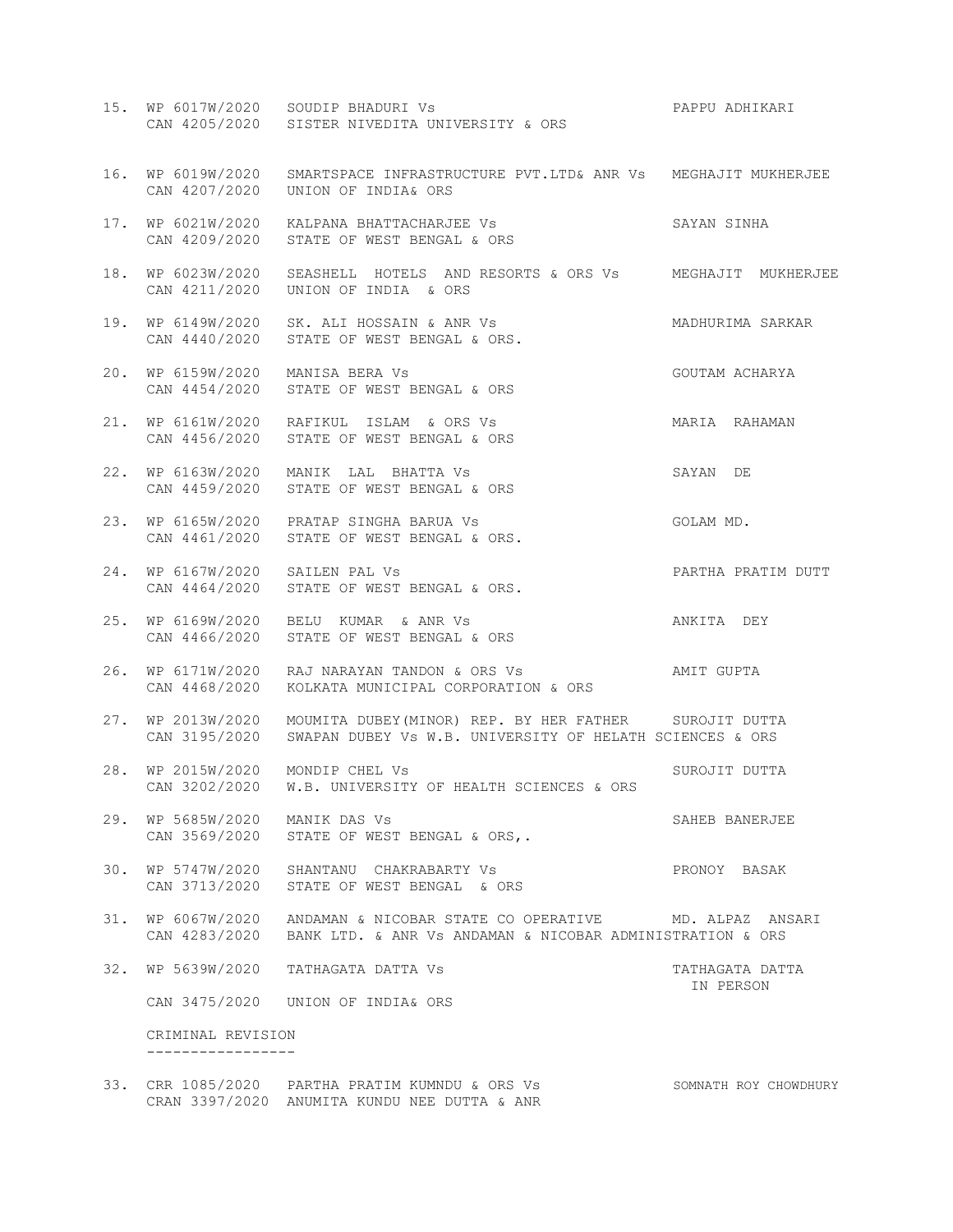| 34. |                            | CRR 1087/2020 SUNIL DEBSHARMA Vs<br>CRAN 3399/2020 STATE OF WEST BENGAL & ORS             | DEVRANJAN DAS         |
|-----|----------------------------|-------------------------------------------------------------------------------------------|-----------------------|
| 35. |                            | CRR 1089/2020 SAYED JAFAR IKBAL Vs<br>CRAN 3402/2020 STATE OF WEST BENGAL                 | TANMAY BASU           |
| 36. |                            | CRR 1091/2020   RAJKUMAR TAMILI Vs<br>CRAN 3406/2020 STATE OF WEST BENGAL                 | GOURANGA KUMAR DAS    |
| 37. |                            | CRR 1061/2020 SANJIT MAJUMDAR Vs<br>CRAN 2866/2020 STATE OF WEST BENGAL & ANR             | SUMITA SARKAR         |
| 38. | CRAN 3221/2020             | CRR 1075/2020 - COASTAL PROJECT LTD. & ORS Vs<br>CRAN 3220/2020 STATE OF WEST BENGAL& ANR | ANINDYA HALDER        |
| 39. | CRR 1083/2020 SK ASADUL Vs | CRAN 3382/2020 STATE OF WEST BENGAL                                                       | SUDIP GHOSH CHOWDHURY |
|     |                            | 40. CRR 1063/2020 ASHISH TAPARIA Vs                                                       | FALGUNI BANDYOPADHYAY |

CRAN 2874/2020 STATE OF WEST BENGAL & ANR